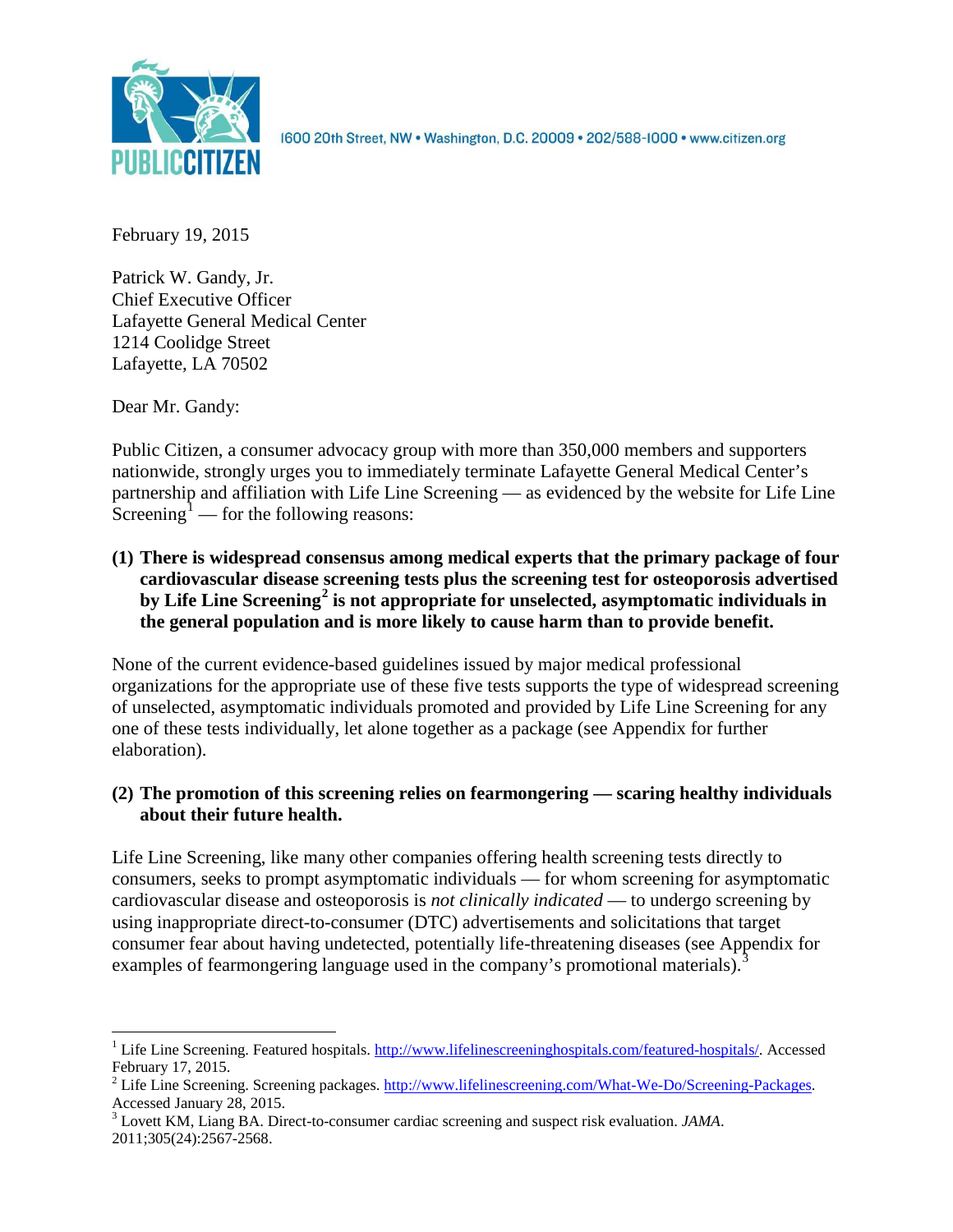### **(3) For many people, false-positive test results from this screening can lead to unfounded anxiety and additional unnecessary, risky, and costly diagnostic procedures and treatment interventions.**[4](#page-1-0),[5](#page-1-1)

Because this screening is performed broadly on *unselected, predominantly asymptomatic populations* (i.e., those not at significant risk), many people will have false**-**positive test results. False-positive results can cause unfounded anxiety and lead to additional diagnostic procedures and treatments, exposing screened individuals to additional risk of physical harm without providing offsetting benefits.

In addition to physical and psychological harms, false-positive results from medically inappropriate screening tests also cause financial harms to the people screened and to others. Unnecessary costs are borne *directly* by the screened patients/consumers for the initial screening and for some of the unnecessary follow-up testing and treatment interventions. Additionally, *indirect* cost to the broader insured population results from insurance companies passing on the costs of superfluous follow-up testing and treatment via increased premiums.

### **(4) Screening unselected, asymptomatic people will lead to** *overdiagnosis***, which occurs when individuals are diagnosed with conditions that will never cause symptoms or death.**

Some individuals undergoing inappropriate screening will have certain true-positive abnormal results, leading to the diagnosis of conditions that will never cause symptoms or death, a problem known as overdiagnosis.<sup>[6](#page-1-2)</sup> As with false-positive test results, overdiagnosis leads to unnecessary anxiety and unnecessary medical interventions. For example, imaging tests, such as the ultrasound cardiovascular disease screening tests offered by Life Line Screening, can detect abnormalities that for many people are minor and not destined to ever progress enough to cause symptoms or death; these people cannot benefit from treatment. In fact, they can only be harmed. When healthy people are systematically encouraged to get screened, overdiagnosis and the problems caused by it are made worse.<sup>[7](#page-1-3)</sup>

## **(5) The promotion and provision of this screening is** *unethical***.**

First, it is exploitative for Life Line Screening to profit from the promotion of medically nonbeneficial testing through the use of misleading advertisements and solicitations that play on people's fear. Second, this screening violates the ethical principles of beneficence (the duty to promote good and act in the best interest of the patient and the health of society) and nonmaleficence (the duty to do no harm to patients).<sup>[8](#page-1-4),[9](#page-1-5)</sup> Finally, direct-to-consumer promotional

<span id="page-1-4"></span>2012;157(10):747-748.

<span id="page-1-5"></span><span id="page-1-0"></span><sup>4</sup> Lovett KM, Liang BA. Direct-to-consumer cardiac screening and suspect risk evaluation. *JAMA*.

<span id="page-1-1"></span><sup>2011;305(24):2567-2568.</sup> <sup>5</sup> Perry S. Buyer beware on 'direct-to-consumer' health screenings. March 21, 2012. *MinnPost.*  [http://www.minnpost.com/second-opinion/2012/03/buyer-beware-direct-consumer-health-screenings.](http://www.minnpost.com/second-opinion/2012/03/buyer-beware-direct-consumer-health-screenings) Accessed January 14, 2015.

<span id="page-1-2"></span><sup>6</sup> Welch HG, Schwartz LM, Woloshin S. *Overdiagnosed: Making People Sick in the Pursuit of Health*. 1st ed. Boston, MA: Beacon Press; 2011: at *xiv*.<br><sup>7</sup> *Ibid*. Page 44.<br><sup>8</sup> Wallace EA, Schumann JH, Weinberger SE. Ethics of commercial screening tests. *Ann Intern Med*.

<span id="page-1-3"></span>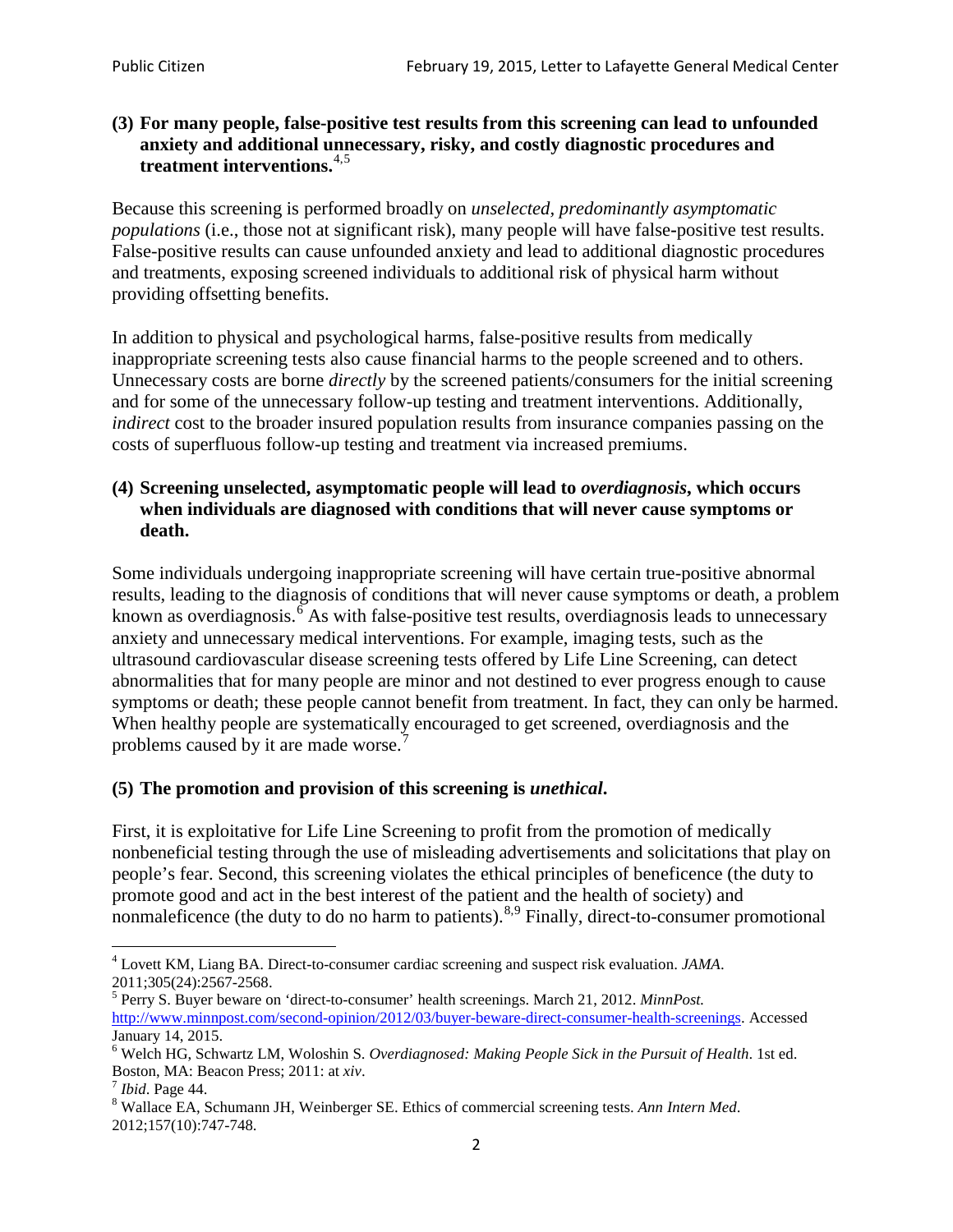materials for screening tests that fail to disclose published guidelines on recommended indications for these tests, as well as the risks of harm, violate the ethical principle of respect for persons and patient autonomy (the duty to protect and foster a patient's free, uncoerced choices). $\frac{10,11}{10,11}$  $\frac{10,11}{10,11}$  $\frac{10,11}{10,11}$  $\frac{10,11}{10,11}$ 

For these reasons, your institution's partnership with Life Line Screening does a great disservice to the community that you serve and adversely impacts public health more broadly. It is therefore imperative that your institution sever its relationship with Life Line Screening and refrain from endorsing the company's heavily promoted, nonselective, community**-**wide cardiovascular disease and osteoporosis screening programs.

Of note, many institutions like yours responded positively to similar requests from Public Citizen. In particular, on June 19, 2014, we wrote letters to 20 hospitals and medical institutions that had partnered with HealthFair, another company that inappropriately promotes similar direct-to-consumer cardiovascular disease screening tests, urging them to immediately sever their relationship with the company. [12](#page-2-2) Fifteen of the 20 institutions have informed either us or representatives of the news media that they have terminated or will be terminating their relationships with HealthFair. Public Citizen applauded these actions.

On August 11, 2014, the *Journal of the American Medical Association* published a Viewpoint article critical of hospital relationships with DTC disease screening companies.<sup>13</sup> The article co-authored by Erik Wallace, M.D., Associate Dean for the Colorado Springs Branch of the University of Colorado School of Medicine; John Schumann, M.D., Interim President, University of Oklahoma-Tulsa; and Steven Weinberger, M.D., Executive Vice President and Chief Executive Officer of the American College of Physicians, the pre**-**eminent national organization of internists — concluded as follows:

If the primary goal of hospitals and DTC screening companies is to improve the health of the populations they serve, then both entities should provide clear and convincing evidence of net benefit with the tests and treatments they offer. Given the controversy over the values and ethics of DTC screening companies and the services they offer, hospitals should clearly and publicly explain their relationships with DTC screening companies, given the lack of evidence to support mass vascular screenings. Hospitals also should justify such relationships transparently or, as Public Citizen suggests, sever such relationships.

Finally, we would also like to call to your attention the fact that on January 22, 2015, Public Citizen requested that the Federal Trade Commission investigate the advertising and promotional

<sup>&</sup>lt;sup>9</sup> Snyder L, American College of Physicians Ethics, Professionalism, and Human Rights Committee. American College of Physicians ethics manual. Sixth edition. Ann Intern Med. 2012;156(1):73-104.

<span id="page-2-0"></span><sup>&</sup>lt;sup>10</sup> Wallace EA, Schumann JH, Weinberger SE. Ethics of commercial screening tests. *Ann Intern Med*. 2012;157(10):747-748.

<span id="page-2-1"></span> $11$  Snyder L, American College of Physicians Ethics, Professionalism, and Human Rights Committee. American College of Physicians ethics manual: Sixth edition. *Ann Intern Med*. 2012;156(1):73-104.<br><sup>12</sup> Public Citizen. Letters to twenty hospitals and medical institutions asking them to end their partnerships with

<span id="page-2-2"></span>HealthFair. [http://www.citizen.org/hrg2206.](http://www.citizen.org/hrg2206) Accessed October 2, 2014.

<span id="page-2-3"></span><sup>13</sup> Wallace EA, Schumann JH, Weinberger SE. Hospital relationships with direct-to-consumer screening companies. *JAMA*. 2014;312(9):891-892. Published online August 11, 2014. doi:10.1001/jama.2014.9500.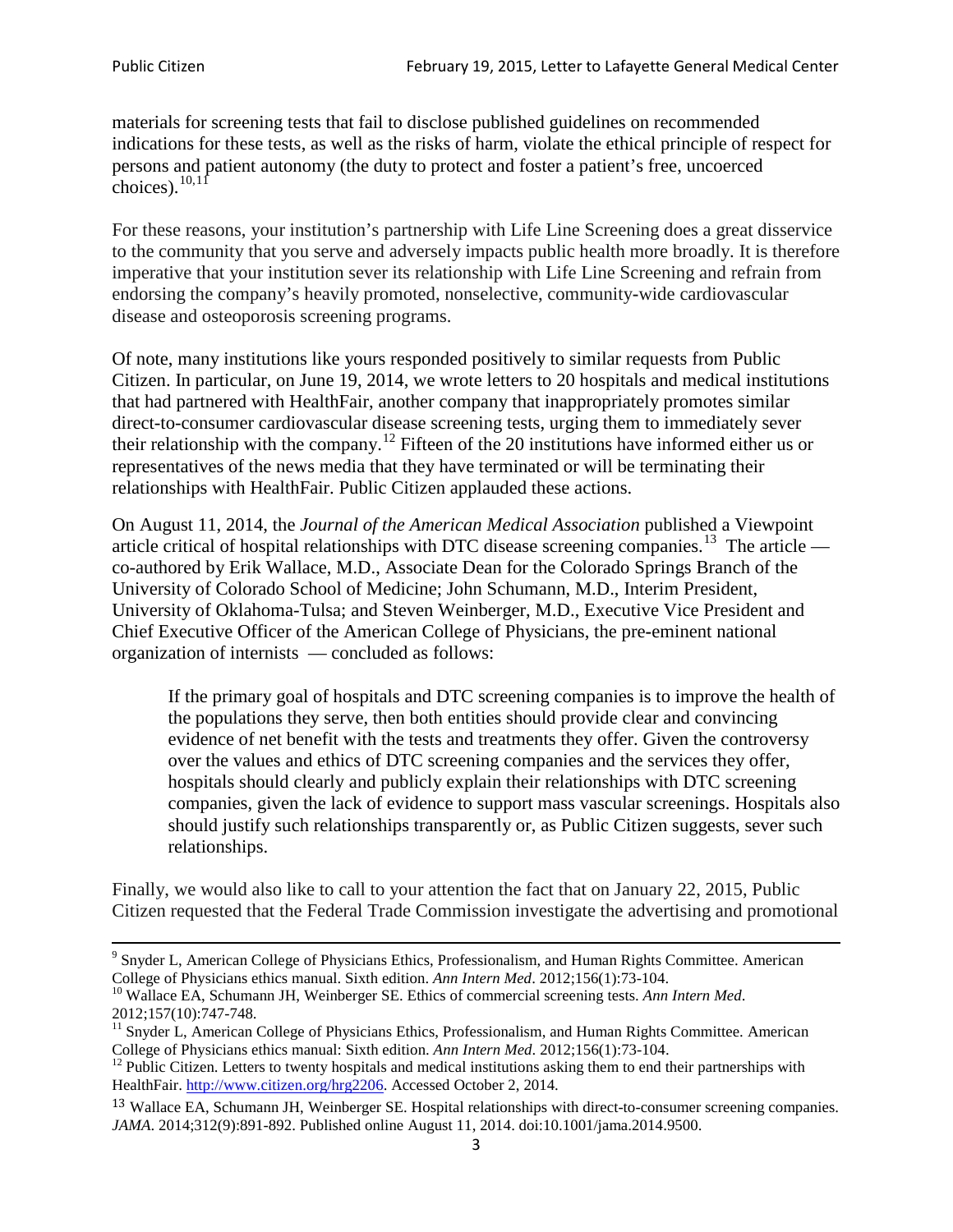activities of Life Line Screening. There is evidence that the company's advertising and promotional materials contain numerous statements that may be deceptive within the meaning of the Federal Trade Commission Act. These materials make unsubstantiated medical-benefit efficacy claims about Life Line Screening's primary cardiovascular disease and osteoporosis screening package, and they omit information material to consumers regarding the risks of adverse health-related outcomes and financial harms that may result from the screening.

Thank you for your prompt attention to this important patient safety and public health issue. Please contact us when you end your relationship with Life Line Screening.

Sincerely,

Vikram Krishnasamy, M.D., M.P.H. Researcher Public Citizen's Health Research Group

Michael Carome, M.D. **Director** Public Citizen's Health Research Group

Sidney M. Wolfe, M.D. Founder and Senior Adviser Public Citizen's Health Research Group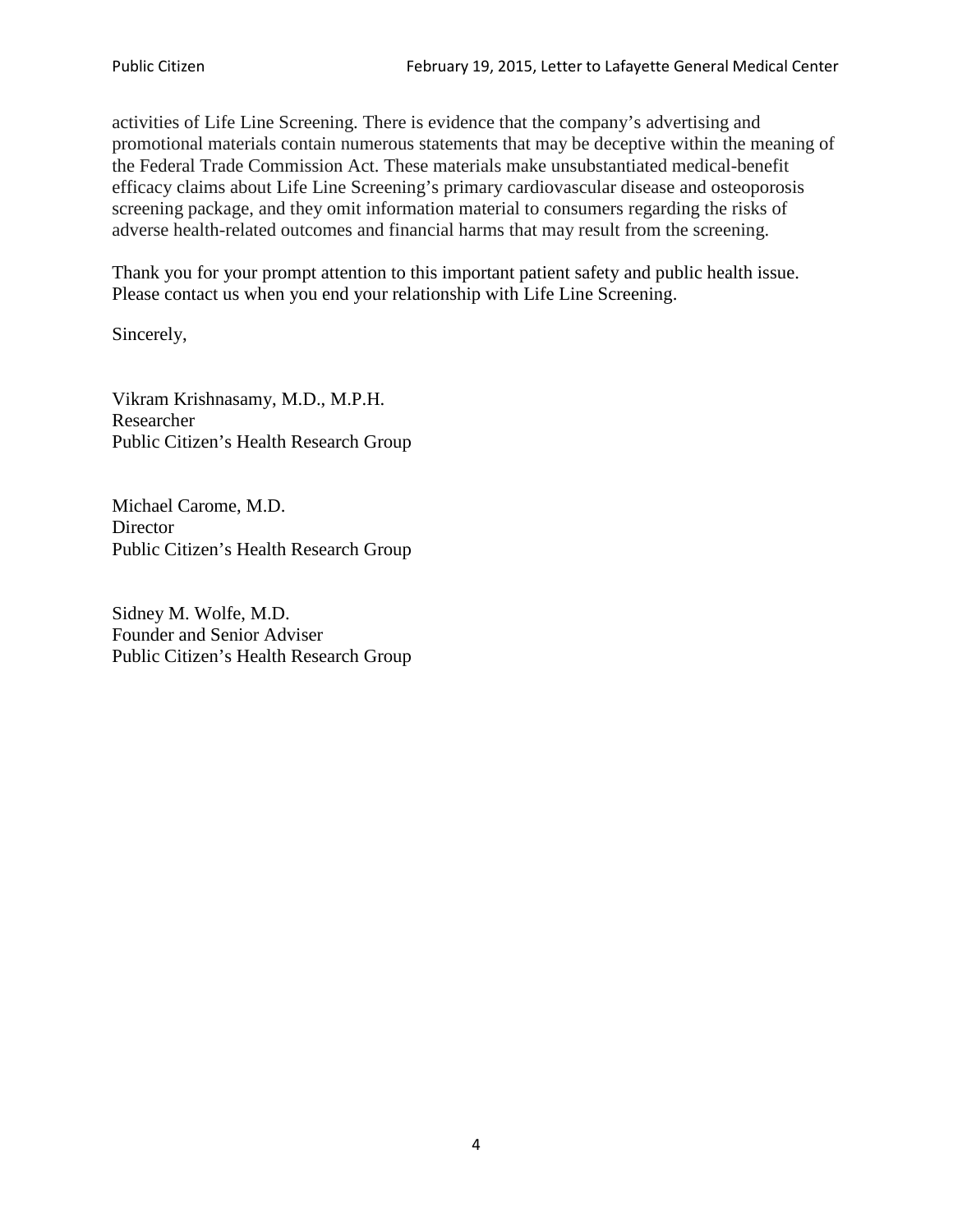# **Appendix**

## **Assessment of Cardiovascular Disease and Osteoporosis Screening Tests Offered by Life Line Screening**

Life Line Screening heavily promotes directly to consumers a package of four cardiovascular disease screening tests plus an osteoporosis risk assessment test.<sup>[14](#page-4-0),[15](#page-4-1)</sup> The four cardiovascular disease screening tests in the package are an electrocardiogram to screen for atrial fibrillation, a carotid artery ultrasound, an abdominal aortic aneurysm ultrasound, and a peripheral arterial disease test. The osteoporosis risk assessment test is an ultrasound of the heel bone to measure bone mass density.

Promotional materials describing these screening tests on the Life Line Screening website and in direct-to-consumer print solicitations mailed directly to people's homes misleadingly note the following:

Since our inception in 1993, we have screened nearly eight million people, and currently screen nearly one million people each year at over 16,000 screening events nationwide. Through this experience, we often identify serious health issues and **have helped save thousands of lives**. [16](#page-4-2) [Emphasis added]

"These screenings have **proven to be safe and accurate** in detecting your risks of stroke and vascular disease – so you and your doctor can do something about it before it's too late."<sup>[17](#page-4-3)</sup> [Emphasis added]

The Life Line Screening promotional materials recommend that adults over age 50 undergo these five screening tests annually:<sup>[18](#page-4-4),[19,](#page-4-5)[20,](#page-4-6)[21](#page-4-7),[22](#page-4-8)</sup>

Q. Who needs to be screened?

A. The answer is anyone over 50 who wants to be proactive about his or her health. …

Received November 2014.<br><sup>16</sup> Life Line Screening. Who we are. http://www.lifelinescreening.com/Who-We-Are. Accessed January 9, 2015.

<span id="page-4-3"></span><span id="page-4-2"></span><sup>17</sup> Undated letter from Kevin DeWeese, Director of Clinical Operations, Life Line Screening, to a consumer. Received November 2014.

<span id="page-4-0"></span><sup>&</sup>lt;sup>14</sup> Life Line Screening. Screening packages. [http://www.lifelinescreening.com/What-We-Do/Screening-Packages.](http://www.lifelinescreening.com/What-We-Do/Screening-Packages) AccessedJanuary 9, 2015.

<span id="page-4-1"></span><sup>&</sup>lt;sup>15</sup> Undated letter from Kevin DeWeese, Director of Clinical Operations, Life Line Screening, to a consumer.

<span id="page-4-4"></span><sup>&</sup>lt;sup>18</sup> Life Line Screening. Atrial fibrillation screening. [http://www.lifelinescreening.com/What-We-Do/What-We-](http://www.lifelinescreening.com/What-We-Do/What-We-Screen-For/Atrial-Fibrillation)[Screen-For/Atrial-Fibrillation.](http://www.lifelinescreening.com/What-We-Do/What-We-Screen-For/Atrial-Fibrillation) Accessed January 9, 2015.

<sup>&</sup>lt;sup>19</sup> Life Line Screening. Carotid artery disease screening. [http://www.lifelinescreening.com/What-We-Do/What-We-](http://www.lifelinescreening.com/What-We-Do/What-We-Screen-For/Carotid-Artery-Disease)

<span id="page-4-6"></span><span id="page-4-5"></span>[Screen-For/Carotid-Artery-Disease.](http://www.lifelinescreening.com/What-We-Do/What-We-Screen-For/Carotid-Artery-Disease) Accessed January 9, 2015.<br><sup>20</sup> Life Line Screening. Abdominal aortic aneurysm screening.. http://www.lifelinescreening.com/What-We-Do/What-We-Do/What-We-Screen-For/Abdominal-Aortic-Aneury

<span id="page-4-7"></span><sup>&</sup>lt;sup>21</sup> Life Line Screening. Peripheral arterial disease screening. [http://www.lifelinescreening.com/What-We-Do/What-](http://www.lifelinescreening.com/What-We-Do/What-We-Screen-For/Peripheral-Arterial-Disease)

<span id="page-4-8"></span>[We-Screen-For/Peripheral-Arterial-Disease.](http://www.lifelinescreening.com/What-We-Do/What-We-Screen-For/Peripheral-Arterial-Disease) Accessed January 9, 2015.<br><sup>22</sup> Life Line Screening. Osteoporosis screening/bone density test. [http://www.lifelinescreening.com/What-We-](http://www.lifelinescreening.com/What-We-Do/What-We-Screen-For/Osteoporosis)[Do/What-We-Screen-For/Osteoporosis.](http://www.lifelinescreening.com/What-We-Do/What-We-Screen-For/Osteoporosis) Accessed January 9, 2015.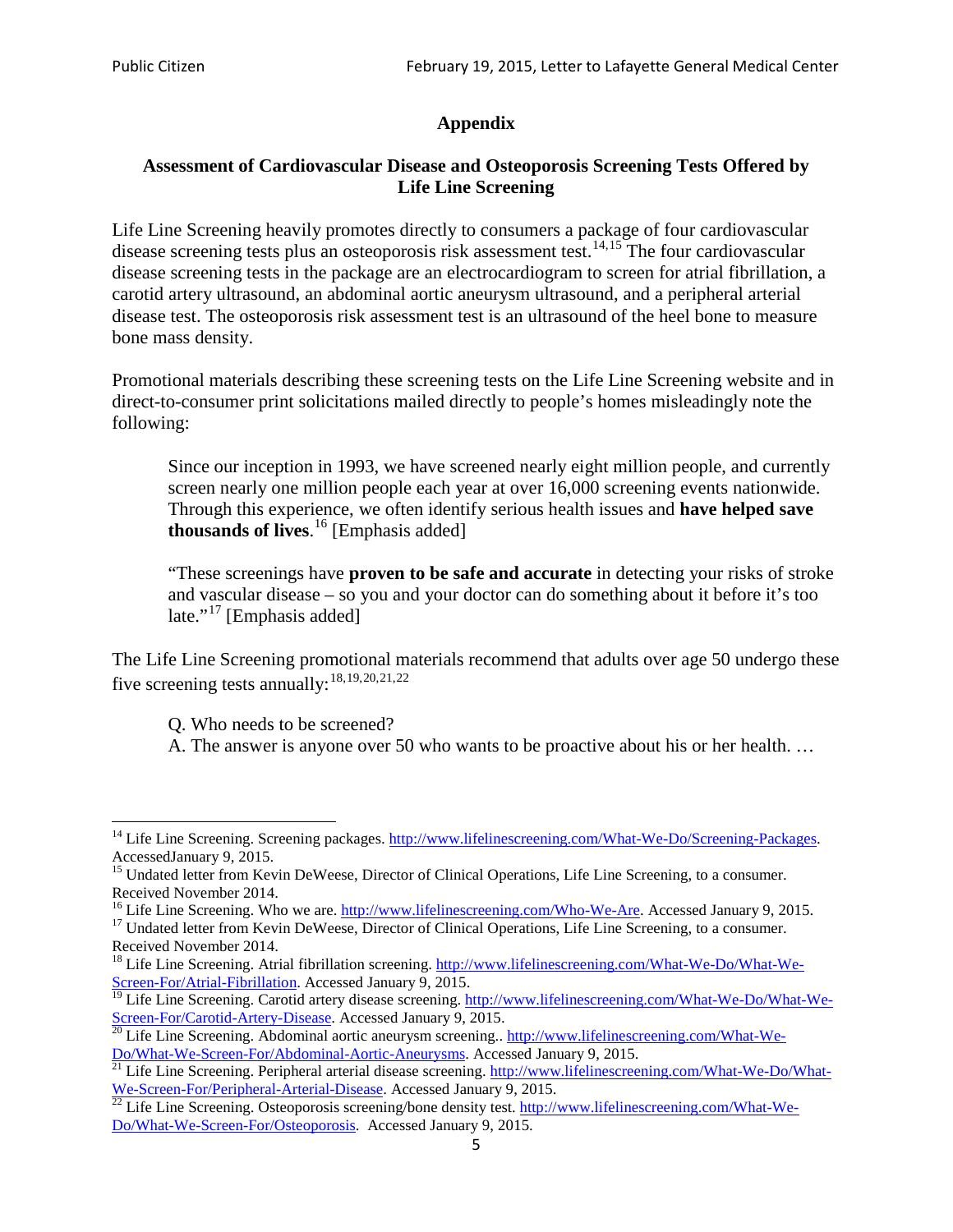However if you have a family history of stroke or heart disease, or if you have high risk factors such as being overweight, high cholesterol, smoking, or lack exercise you may wish to be screened, even if you are in your  $40^\circ$ s.<sup>[23](#page-5-0)</sup>

Life Line Screening's primary package is offered at a price of \$149, purportedly providing consumers a "savings of \$181."<sup>[24](#page-5-1)</sup>

Life Line Screening seeks to prompt asymptomatic individuals for whom screening for asymptomatic cardiovascular disease and osteoporosis is *not clinically indicated* to undergo screening by using inappropriate direct-to-consumer advertisements and solicitations that target consumer fear about having undetected, potentially life-threatening diseases.<sup>[25](#page-5-2)</sup> Examples of such statements found on Life Line Screening's website and print solicitation materials include the following:

- Website: "The absence of risk factors does **not** guarantee that a person will not die from a heart attack. In fact, 1 in 3 people who develop a myocardial infarction (MI) will not have any of the conventional risk factors, which include smoking, unhealthy diet, obesity, physical inactivity, high blood pressure, diabetes and raised lipids."[26](#page-5-3) [Emphasis in original]
- Website: "Similarly, **80% – 85% of strokes occur without warning in asymptomatic patients**, so they can only be significantly reduced by finding and treating the disease before it happens."<sup>[27](#page-5-4)</sup> [Emphasis added]
- Website: "Abdominal aortic aneurysms pose a threat because **they are usually silent until a medical emergency occurs**."[28](#page-5-5) [Emphasis added]
- Website: "**Aneurysms are a health risk because they can burst or rupture. A ruptured aneurysm can cause severe internal bleeding, which can lead to shock or even death.**"<sup>[29](#page-5-6)</sup> [Emphasis in original]
- Website: "Your carotid arteries are the two large blood vessels in your neck that supply blood to your brain. When these arteries become clogged with cholesterol, they become

<span id="page-5-0"></span><sup>&</sup>lt;sup>23</sup> Life Line Screening. Questions  $\&$  answers about Life Line Screening. Enclosure to undated letter from Kevin DeWeese, Director of Clinical Operations, Life Line Screening, to a consumer. Received November 2014.

<span id="page-5-1"></span><sup>&</sup>lt;sup>24</sup> Undated letter from Kevin DeWeese, Director of Clinical Operations, Life Line Screening, to a consumer. Received November 2014.

<span id="page-5-2"></span><sup>25</sup> Lovett KM, Liang BA. Direct-to-consumer cardiac screening and suspect risk evaluation. *JAMA*.  $2011;305(24):2567-2568$ .<br><sup>26</sup> Life Line Screening. The benefits of ultrasound screening in key cardiovascular disease areas.

<span id="page-5-3"></span>[http://www.lifelinescreeningresearch.com/the-benefits-of-ultrasound-screening/.](http://www.lifelinescreeningresearch.com/the-benefits-of-ultrasound-screening/) Accessed January 9, 2015.<br><sup>28</sup> Life Line Screening. Abdominal aortic aneurysm screening. http://www.lifelinescreening.com/What-We-<sup>28</sup>

<span id="page-5-5"></span><span id="page-5-4"></span>[Do/What-We-Screen-For/Abdominal-Aortic-Aneurysms.](http://www.lifelinescreening.com/What-We-Do/What-We-Screen-For/Abdominal-Aortic-Aneurysms) Accessed January 9, 2015. <sup>29</sup> Life Line Screening. Abdominal aortic aneurysm (AAA).

<span id="page-5-6"></span>[http://www.lifelinescreening.com/~/media/Files/US/pdfs/FactSheetAAAupdated.ashx.](http://www.lifelinescreening.com/~/media/Files/US/pdfs/FactSheetAAAupdated.ashx) Accessed January 9, 2015.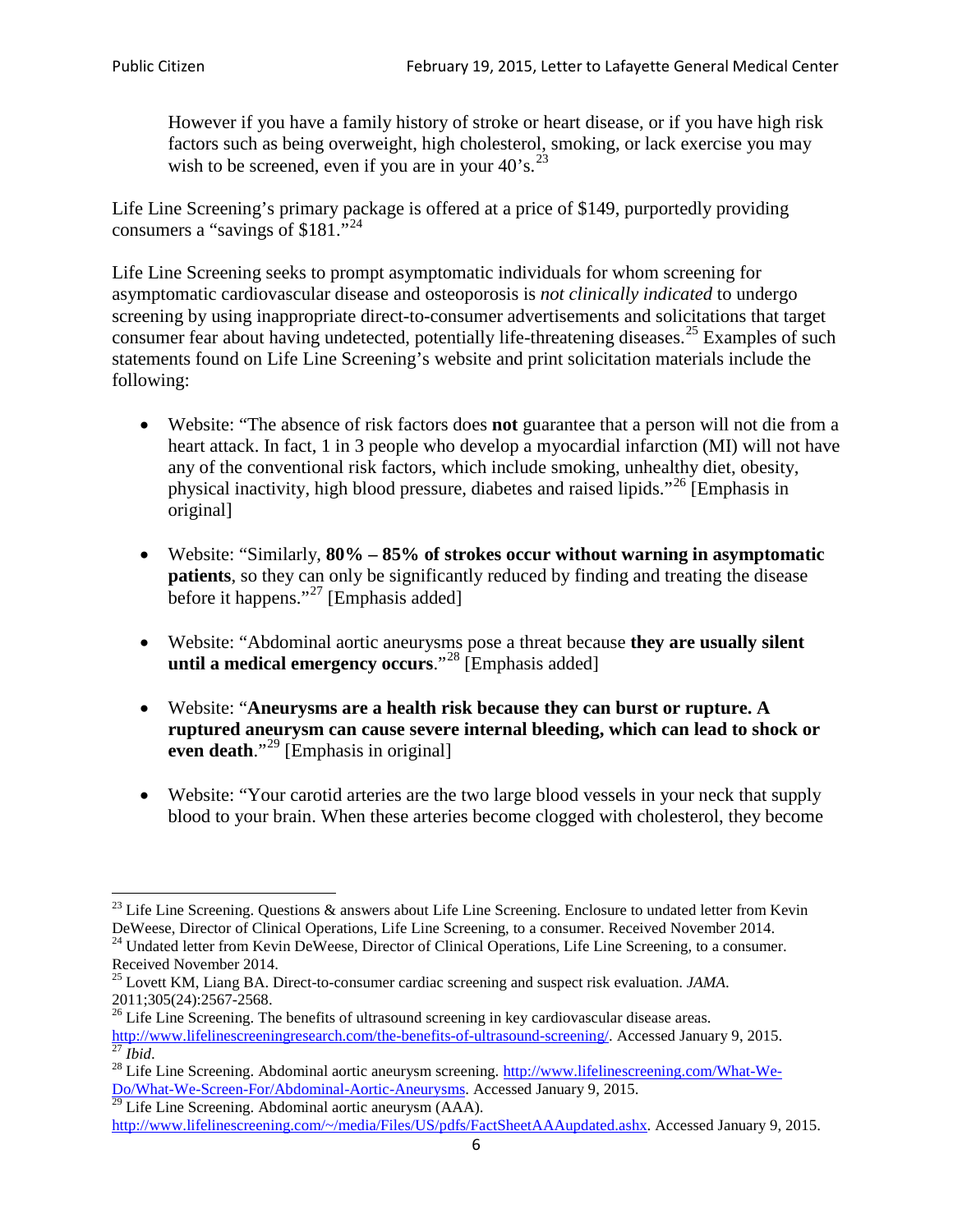**dangerously narrow**. **If a blood clot occurs in the carotid arteries, then blood cannot reach your brain and a stroke can result**. "<sup>[30](#page-6-0)</sup> [Emphasis added]

- Website: "A ruptured aortic aneurysm can cause massive internal bleeding and requires prompt emergency treatment to prevent death. **It is estimated that 80% of people with a ruptured aneurysm will die, and that many of these will die before being able to reach a hospital.**"<sup>[31](#page-6-1)</sup> [Emphasis added]
- Website: "As we age, bones begin to break down faster than new bone can be formed. Osteoporosis removes minerals from bones until they become so weak and brittle that they fracture very easily. Actions such as bending to pick up a newspaper, lifting a vacuum, or even coughing can cause a fracture. **Some fractures, such as hip fractures, may require hospitalization or major surgery, and may result in disability or even**  death."<sup>[32](#page-6-2)</sup> [Emphasis added]
- Direct-to-consumer letter: "These screenings have proven to be safe and accurate in detecting **your risks of stroke and vascular disease** – so you and your doctor **can do something about it before it's too late.**"<sup>[33](#page-6-3)</sup> [Emphasis added]
- Direct-to-consumer letter: "The lifetime risk of stroke for middle-aged men and women is 1 in 5 for women and 1 in 6 for men, and **it takes a terrible toll on families**."[34](#page-6-4) [Emphasis added]
- Direct-to-consumer letter: "Life Line Screening has conducted nearly 8 million screenings, and customers sometimes tell us they feel the **screenings saved their lives**."[35](#page-6-5) [Emphasis added]
- Direct-to-consumer letter:  $36$  "What's inside your arteries?" [Emphasis in original]

As discussed below, a review of current evidence-based guidelines and relevant scientific literature fails to provide support for use of these five tests — individually or together as a package — for widespread screening of asymptomatic individuals in the general adult population over age 50 on a one-time basis, let alone annually. For many individuals, the risks of harm outweigh the benefits of the testing. Moreover, since the tests are not clinically indicated for most people being screened, and since many people will undergo additional unnecessary testing, these screenings are resulting in financial harm to many individuals.

<span id="page-6-0"></span><sup>&</sup>lt;sup>30</sup> Life Line Screening. Carotid artery disease screening. [http://www.lifelinescreening.com/What-We-Do/What-We-](http://www.lifelinescreening.com/What-We-Do/What-We-Screen-For/Carotid-Artery-Disease)[Screen-For/Carotid-Artery-Disease.](http://www.lifelinescreening.com/What-We-Do/What-We-Screen-For/Carotid-Artery-Disease) Accessed January 9, 2015.<br><sup>31</sup> *Ibid.* 32 Life Line Screening. Osteoporosis screening/bone density test. [http://www.lifelinescreening.com/What-We-](http://www.lifelinescreening.com/What-We-Do/What-We-Screen-For/Osteoporosis)

<span id="page-6-2"></span><span id="page-6-1"></span>[Do/What-We-Screen-For/Osteoporosis.](http://www.lifelinescreening.com/What-We-Do/What-We-Screen-For/Osteoporosis) Accessed January 9, 2015. <sup>33</sup> Undated letter from Kevin DeWeese, Director of Clinical Operations, Life Line Screening, to a consumer.

<span id="page-6-3"></span>Received November 2014.<br><sup>34</sup> Ibid.

<span id="page-6-4"></span>

<span id="page-6-5"></span><sup>34</sup> *Ibid*. 35 *Ibid*. 36 *Ibid*.

<span id="page-6-6"></span>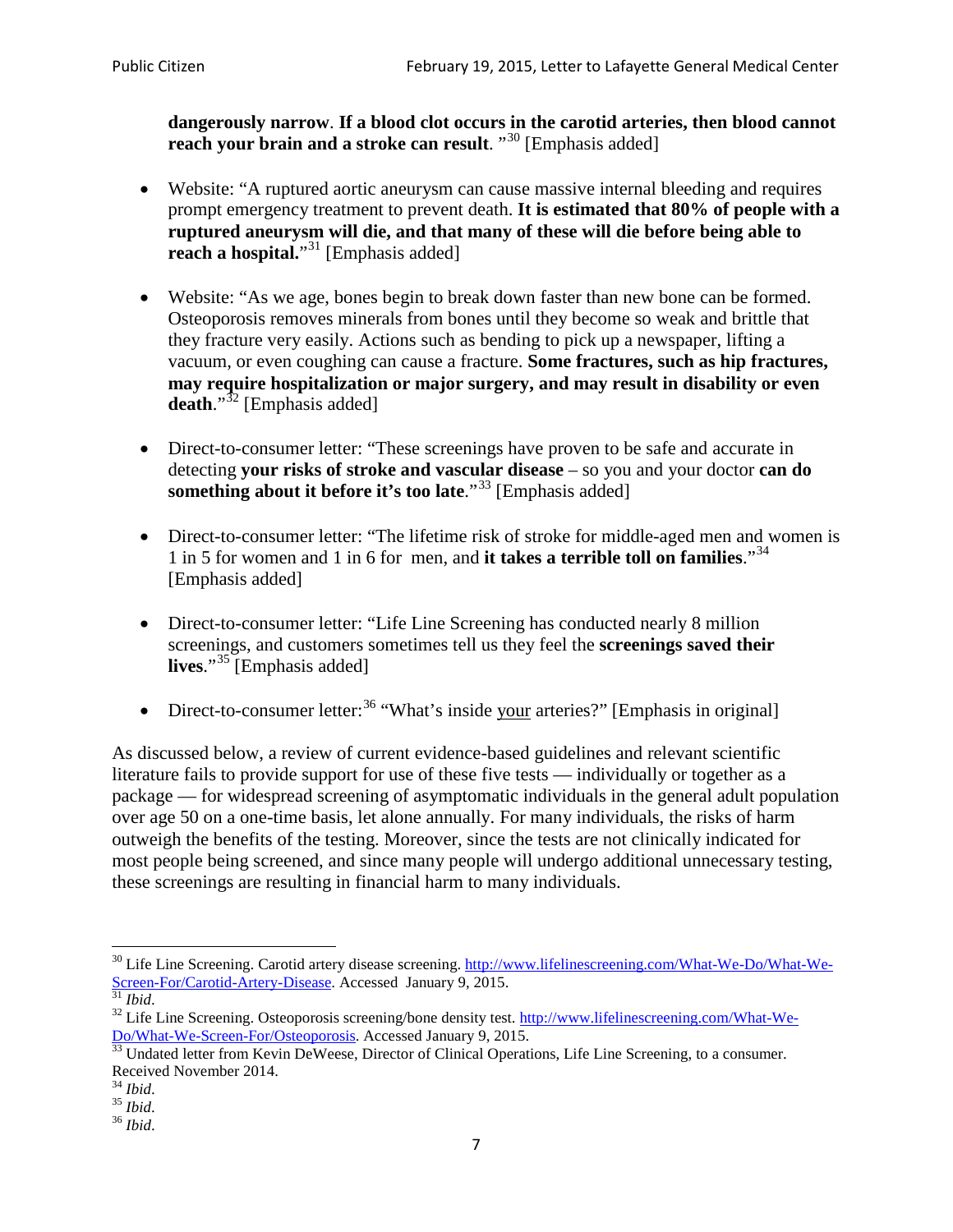Although the following screening tests sound appealing, each one either: (a) clinically benefits only appropriately selected high-risk groups of patients (rather than *all* adults over age 50); or (b) has not been scientifically proven to provide any clinically meaningful benefit to anyone. Widespread and indiscriminate use of these tests is likely to be harmful to large numbers of individuals in the general, asymptomatic population by yielding a significant number of falsepositive test results, leading to subsequent unnecessary diagnostic procedures and treatments, associated adverse effects of those procedures and treatments, and unwarranted anxiety in tested individuals. In addition, some individuals undergoing inappropriate screening will have truepositive abnormal results, but the abnormalities found will never cause symptoms or death, leading to overdiagnosis.

# **A. Atrial fibrillation screening with electrocardiogram (ECG):**

The Life Line Screening online promotional materials state:<sup>[37](#page-7-0)</sup>

Atrial Fibrillation is the most common type of heart arrhythmia (abnormal heartbeat). It occurs when the heart's upper chambers (the atria) beat irregularly or quiver. Without an effective heartbeat blood isn't pumped completely out of the atria, causing blood to pool and possibly clot. A clot can travel to other parts of the body, including the brain, where it may result in stroke.

Screening for Atrial Fibrillation

• A non-invasive procedure used to detect irregular heartbeat (a major risk factor for stroke), an Atrial Fibrillation screening is performed by attaching [ECG] electrodes above your wrists and ankles.

Who should have an atrial fibrillation screening?

• Anyone with risk factors for stroke, atrial fibrillation or carotid artery disease

How often should I get an atrial fibrillation screening?

• Annually

<span id="page-7-1"></span>However, we are not aware of any major medical professional organization that endorses widespread screening of asymptomatic patients younger than age 65 for atrial fibrillation. In addition, atrial fibrillation can be detected in most patients who have the condition simply by checking for an irregularly irregular pulse during a physical exam.

In 2011, the American Heart Association (AHA) and the American Stroke Association (ASA) jointly issued updated evidence-based guidelines for the primary prevention of stroke.<sup>[38](#page-7-1)</sup> The

<span id="page-7-0"></span><sup>&</sup>lt;sup>37</sup> Life Line Screening. Atrial fibrillation screening. [http://www.lifelinescreening.com/What-We-Do/What-We-](http://www.lifelinescreening.com/What-We-Do/What-We-Screen-For/Atrial-Fibrillation)[Screen-For/Atrial-Fibrillation.](http://www.lifelinescreening.com/What-We-Do/What-We-Screen-For/Atrial-Fibrillation) Accessed January 9, 2015.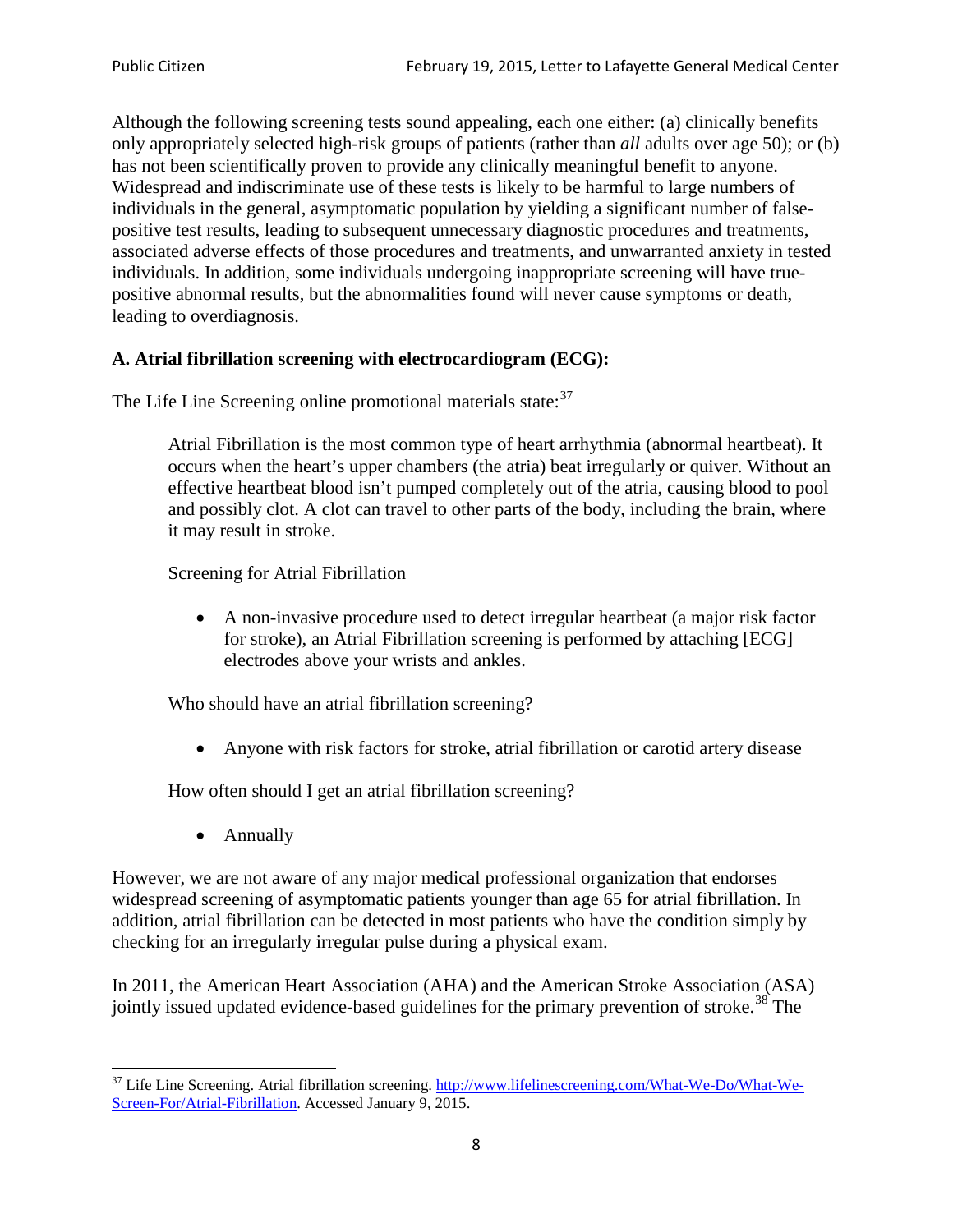American Academy of Neurology (AAN) affirmed the value of these guidelines. The 2011 AHA/ASA guidelines provided the following recommendation regarding screening for atrial fibrillation:

Active screening for atrial fibrillation in patients >65 years of age in primary care settings using pulse taking followed by an ECG as indicated can be useful.

In 2014, the AHA and the ASA issued updated evidence-based guidelines for the primary prevention of stroke.<sup>[39](#page-8-0)</sup> The AAN again affirmed the value of the updated guidelines, and the American Association of Neurological Surgeons, the Congress of Neurological Surgeons and the Preventive Cardiovascular Nurses Association endorsed them. The update provided the following recommendation regarding screening for atrial fibrillation:

Active screening for AF in the primary care setting in patients >65 years of age by pulse assessment followed by ECG as indicated can be useful.

In 2010 and 2012, the European Society of Cardiology issued evidence-based guidelines that similarly recommended that patients ages 65 and older be screened for atrial fibrillation by their primary health care providers by checking the pulse, followed by an ECG in case of irregularity. $40,41$  $40,41$ 

# **B. Stroke/Carotid Artery Ultrasound:**

The Life Line Screening online promotional materials state:<sup>[42](#page-8-3)</sup>

Your carotid arteries are the two large blood vessels in your neck that supply blood to your brain. When these arteries become clogged with cholesterol, they become dangerously narrow. If a blood clot occurs in the carotid arteries, then blood cannot reach your brain and a stroke can result. …

<sup>&</sup>lt;sup>38</sup> Goldstein LB, Bushnell CD, Adams RJ, et al. Guidelines for the primary prevention of stroke: A guideline for healthcare professionals from the American Heart Association/American Stroke Association. *Stroke*.

<sup>2011;42(2):517-584.</sup> [see page 1 for title, authors, ANA affirmation; see page 21 for recommendation]

<span id="page-8-0"></span> $\frac{2011,42(2)(317,601)}{39}$  Meschia JF, Bushnell C, Goden-Albala B, et al. Guidelines for the primary prevention of stroke: A statement for healthcare professionals from the American Heart Association/American Stroke Association. *Stroke*.

<sup>2014;45(12):3754-3832.</sup> [see page 1 for title, authors, ANA affirmation and other endorsements; see page 24 for recommendation]

<span id="page-8-1"></span><sup>40</sup> Camm AJ, Kirchhof P, Lip GYH, et al. Guidelines for the management of atrial fibrillation: The Task Force for the Management of Atrial Fibrillation of the European Society of Cardiology (ESC). *Eur Heart J*. 2010;31:2369- 2429. [See page 50]

<span id="page-8-2"></span><sup>41</sup> Camm AJ, Lip GYH, De Caterina R, et al. 2012 focused update of the ESC Guidelines for the management of atrial fibrillation: An update of the 2010 ESC Guidelines for the management of atrial fibrillation. *Eur Heart J*.

<span id="page-8-3"></span><sup>&</sup>lt;sup>2012</sup>;23(21):2719-2747. [See page 273] 42 Life Line Screening. [http://www.lifelinescreening.com/What-We-Do/What-We-](http://www.lifelinescreening.com/What-We-Do/What-We-Screen-For/Carotid-Artery-Disease)[Screen-For/Carotid-Artery-Disease.](http://www.lifelinescreening.com/What-We-Do/What-We-Screen-For/Carotid-Artery-Disease) Accessed January 9, 2015.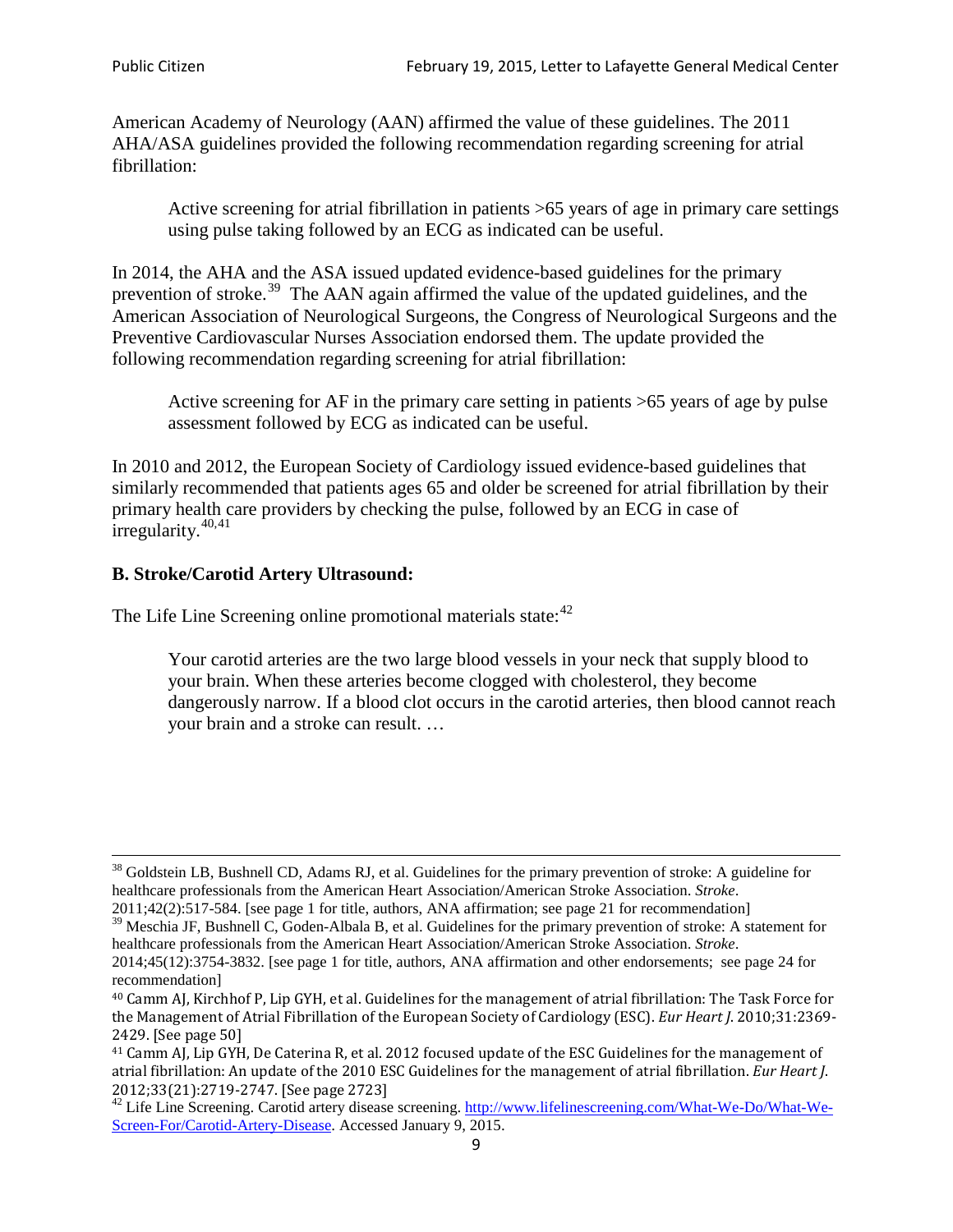Carotid Artery Disease (Plaque) Screening

• Simple, painless and non-invasive, this screening uses cutting-edge Doppler color flow ultrasound technology to create images of the carotid arteries while also measuring blood flow through them.

Who should have a carotid artery screening?

- Anyone over age 50
- Anyone over age 40 with risk factors

How often should I get a carotid artery screening?

• Annually

However, several major medical professional organizations affirmatively recommend *against* indiscriminate screening with carotid artery ultrasounds in low-risk, asymptomatic individuals, and we are not aware of any major medical professional organization that endorses such screening.

Good evidence indicates that although stroke is a leading cause of death and disability in the United States, a relatively small proportion of all disabling, unheralded strokes are due to carotid artery disease. Studies also suggest that only about 1 percent of the general population older than 65 has severe carotid artery stenosis (60 to 90 percent narrowing).<sup>[43](#page-9-0)</sup> Carotid artery stenosis is more prevalent in older adults, smokers, those with hypertension and those with heart disease; unfortunately, research has not found any single risk factor or clinically useful risk stratification tool that can reliably and accurately distinguish people who have clinically important carotid artery stenosis from those who do not.<sup>[44](#page-9-1)</sup>

In 2006, the AHA and the ASA issued a series of evidence-based guidelines for the primary prevention of stroke.[45](#page-9-2) The value of the guidelines was affirmed by the AAN. Although the guidelines did not include a specific recommendation about screening the general population for asymptomatic carotid stenosis, they did state the following:

Although highly selected patients may benefit, screening of general populations for asymptomatic carotid stenosis is unlikely to be cost-effective. The cost-effectiveness of even a one-time screening approach would be highly dependent on the ability to identify a group of persons with a high pretest likelihood of having high-grade asymptomatic disease, the availability of a screening test with a very high sensitivity and specificity when used on a side-scale basis, and very low perioperative complication rates.

<span id="page-9-0"></span> $^{43}$  U.S. Preventive Services Task Force. Screening for carotid artery stenosis: U.S. Preventive Services Task Force recommendation statement. Ann Intern Med. 2007;147(12):854-859.

<span id="page-9-2"></span>

<span id="page-9-1"></span><sup>&</sup>lt;sup>44</sup> *Ibid*. <sup>45</sup> Goldstein LB, Adams R, Alberts MJ, et al. Primary prevention of ischemic stroke: A guideline from the American <sup>45</sup> Goldstein LB, Adams R, Alberts MJ, et al. Primary prevention of ischemic stroke: A guide Heart Association/American Stroke Association Stroke Council. *Stroke*. 2006;37(6):1583-633.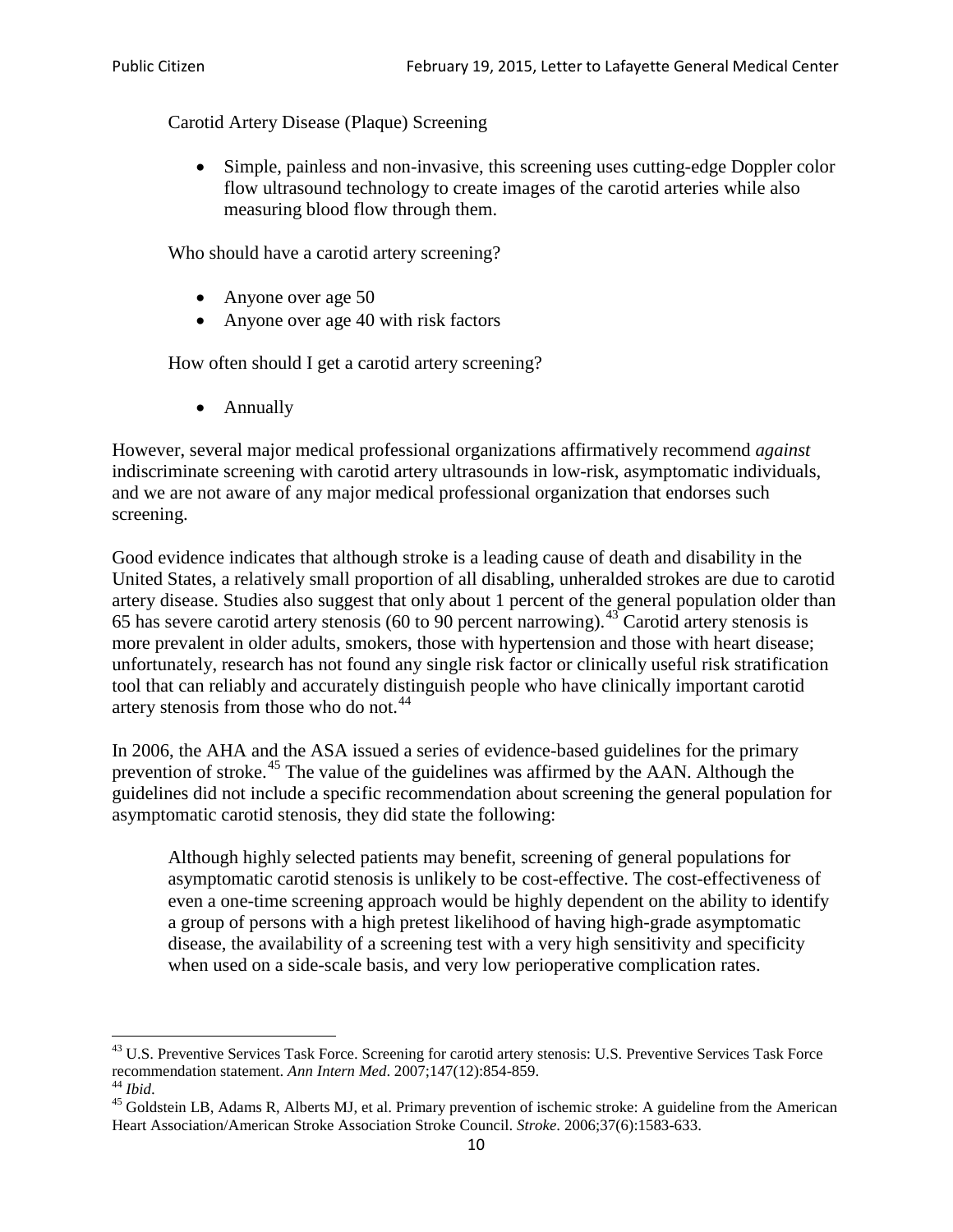These conditions for cost-effective screening are not met for carotid artery ultrasound screening of asymptomatic individuals in the general population, as discussed below.

In 2011, the AHA and the ASA issued updated guidelines for the primary prevention of stroke, the value of which was again affirmed by the  $AAN<sup>46</sup>$  $AAN<sup>46</sup>$  $AAN<sup>46</sup>$ . The updated guidelines stated the following:

Population screening for asymptomatic carotid artery stenosis is not recommended.

In 2014, the AHA and the ASA issued updated guidelines for the primary prevention of stroke. $47$ The AAN again affirmed the value of the updated guidelines, and the American Association of Neurological Surgeons, the Congress of Neurological Surgeons, and the Preventive Cardiovascular Nurses Association endorsed them. The updated guidelines stated the following:

Screening low-risk populations for asymptomatic carotid artery stenosis is not recommended.

In 2007, the U.S. Preventive Services Task Force (USPSTF) issued an evidence-based grade D recommendation *against* screening for asymptomatic carotid artery stenosis in the general population.[48](#page-10-2) In making this a grade D recommendation, the USPSTF concluded with moderate certainty that for individuals with asymptomatic carotid artery stenosis, the benefits of screening do not outweigh the harms. It noted, in particular, the following:

### **Importance**

Good evidence indicates that although stroke is a leading cause of death and disability in the United States, a relatively small proportion of all disabling, unheralded strokes is due to [carotid artery stenosis].

## **Detection**

The most feasible screening test for severe [carotid artery stenosis] (for example, 60% to 99% stenosis) is duplex ultrasonography. Good evidence indicates that this test has moderate sensitivity and specificity and yields many false-positive results. A positive result on duplex ultrasonography is often confirmed by digital subtraction angiography, which is more accurate but can cause serious adverse events. Noninvasive confirmatory tests, such as magnetic resonance angiography, involve some inaccuracy. Given these facts, some people with false-positive test results may receive unnecessary invasive carotid endarterectomy surgery.

<span id="page-10-0"></span><sup>&</sup>lt;sup>46</sup> Goldstein LB, Bushnell CD, Adams RJ, et al. Guidelines for the primary prevention of stroke: A guideline for healthcare professionals from the American Heart Association/American Stroke Association. *Stroke*.<br>2011;42(2):517-584. [see page 1 for title, authors, ANA affirmation; see page 25 for recommendation]

<span id="page-10-1"></span><sup>&</sup>lt;sup>47</sup> Meschia JF, Bushnell C, Goden-Albala B, et al. Guidelines for the primary prevention of stroke: A statement for healthcare professionals from the American Heart Association/American Stroke Association. *Stroke*. 2014;45(12):3754-3832. [see page 1 for title, authors, ANA affirmation and other endorsements; see page 30 for

recommendation]

<span id="page-10-2"></span><sup>&</sup>lt;sup>48</sup> U.S. Preventive Services Task Force. Screening for carotid artery stenosis: U.S. Preventive Services Task Force recommendation statement. *Ann Intern Med*. 2007;147(12):854-9.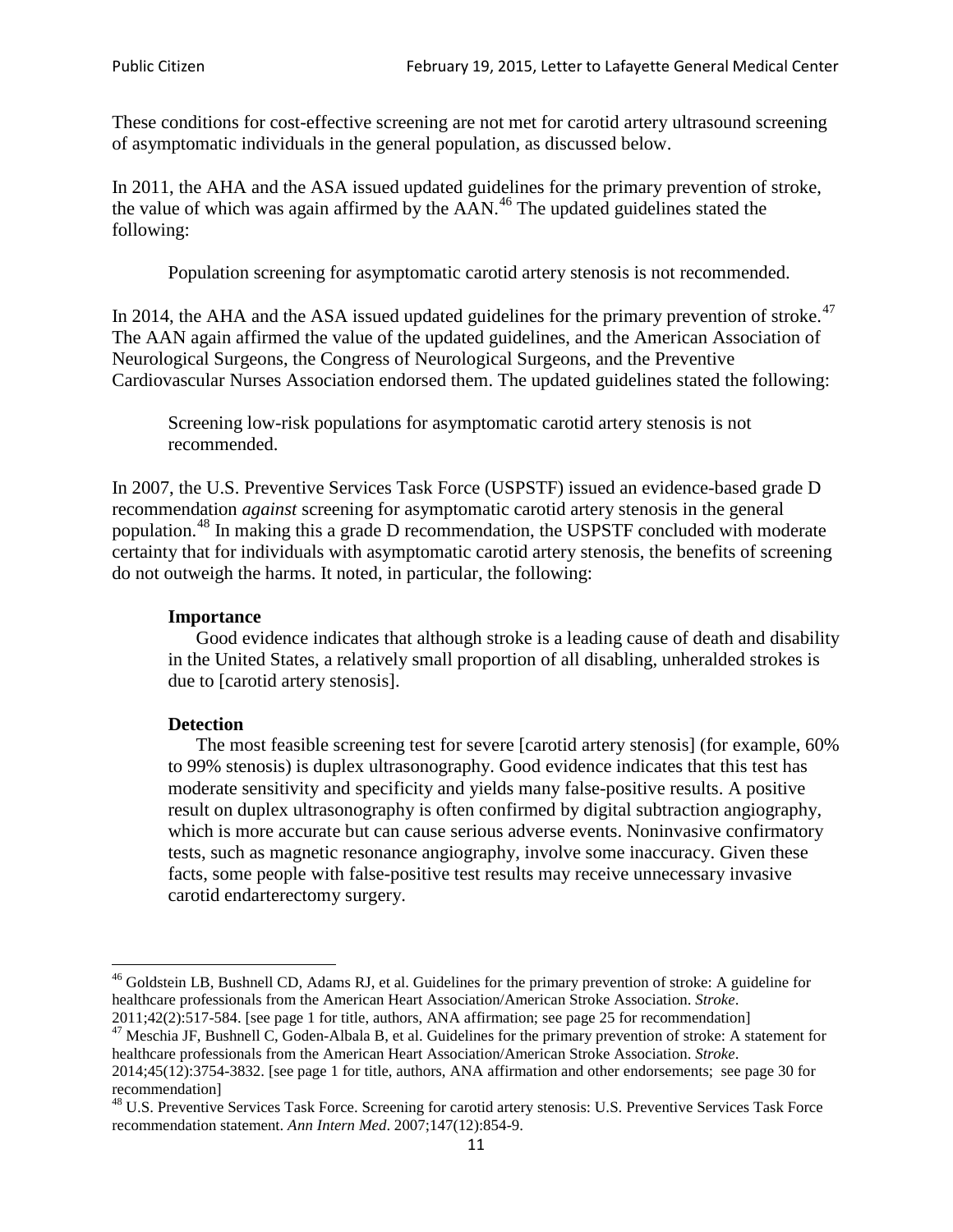#### **Benefits of Detection and Early Intervention**

Good evidence indicates that in selected, high-risk trial participants with asymptomatic severe [carotid artery stenosis], carotid endarterectomy by selected surgeons reduces the 5-year absolute incidence of all strokes or perioperative death by approximately 5%. These benefits would be less among asymptomatic people in the general population. For the general primary care population, the benefits are judged to be no greater than small.

### **Harms of Detection and Early Intervention**

Good evidence indicates that both the testing strategy and the treatment with carotid endarterectomy can cause harms. A testing strategy that includes angiography will itself cause some strokes. A testing strategy that does not include angiography will cause some strokes by leading to carotid endarterectomy in people who do not have severe [carotid artery stenosis]. In excellent centers, carotid endarterectomy is associated with a 30-day stroke or mortality rate of about 3%; some areas have higher rates. These harms are judged to be no less than small.

In July 2014, the USPSTF issued an updated recommendation against screening for asymptomatic carotid artery stenosis in the general population.<sup>[49](#page-11-0)</sup> In reaffirming its prior recommendation, the USPSTF concluded with moderate certainty that the harms of screening for asymptomatic carotid artery stenosis outweigh the benefits. The USPSTF presented the following updated rationale: $50$ 

#### **Importance**

Stroke is a leading cause of death and disability in the United States. Although asymptomatic carotid artery stenosis is a risk factor for stroke, it causes a relatively small proportion of strokes.

#### **Detection**

The most feasible screening test for carotid artery stenosis (defined as 60% to 99% stenosis) is ultrasonography. Although adequate evidence indicates that this test has high sensitivity and specificity, in practice, ultrasonography yields many false-positive results in the general population, which has a low prevalence of carotid artery stenosis (approximately 0.5% to 1%). There are no externally validated, reliable tools that can determine who is at increased risk for carotid artery stenosis or for stroke when carotid artery stenosis is present. Adequate evidence indicates that the accuracy of screening by auscultation of the neck is poor.

## **Benefits of Detection and Early Intervention**

There is no direct evidence on the benefits of screening for carotid artery stenosis. Adequate evidence indicates that in selected trial participants with asymptomatic carotid artery stenosis, carotid endarterectomy (CEA) performed by selected surgeons reduces the absolute incidence of all strokes or perioperative death by approximately 3.5%

<span id="page-11-0"></span><sup>&</sup>lt;sup>49</sup> LeFevre on behalf of the U.S. Preventive Services Task Force. Screening for asymptomatic carotid artery stenosis: U.S. Preventive Services Task Force Recommendation Statement. *Ann Intern Med*. Published online July 8, 2014. doi:10.7326/M14-1333. <sup>50</sup> *Ibid*.

<span id="page-11-1"></span>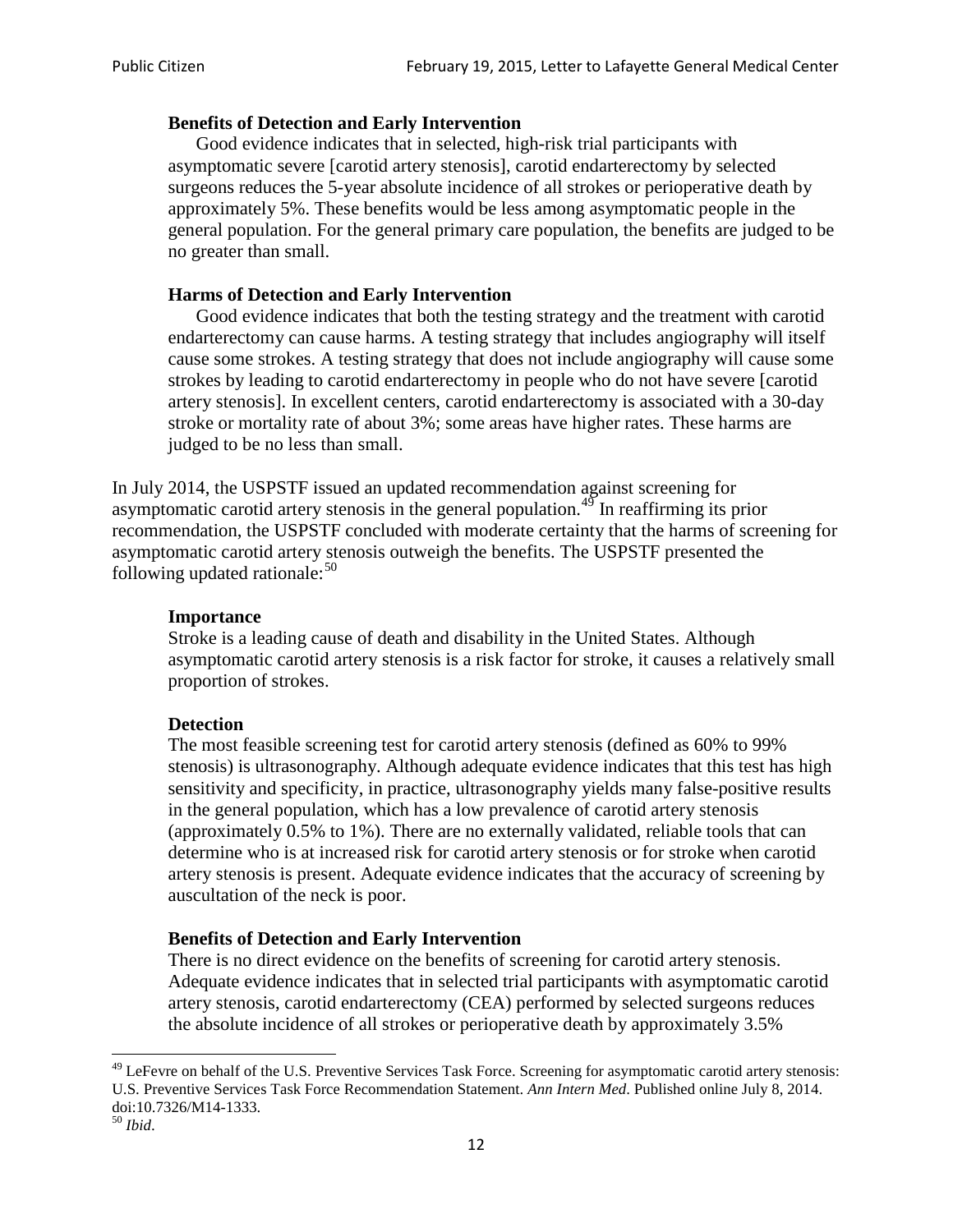compared with (outdated) medical management. However, this difference is probably smaller with current optimal medical management. The magnitude of these benefits would be smaller in asymptomatic persons in the general population. For the general primary care population, the magnitude of benefit is small to none. There is no evidence that identification of asymptomatic carotid artery stenosis leads to any benefit from adding or increasing medication doses (beyond current standard medical therapy for cardiovascular disease prevention).

### **Harms of Detection and Early Intervention**

Adequate evidence indicates that both the testing strategy for carotid artery stenosis and treatment with CEA can cause harms. Although screening with ultrasonography has few direct harms, all screening strategies, including those with or without confirmatory tests (that is, digital subtraction or magnetic resonance angiography), have imperfect sensitivity and specificity and could lead to unnecessary interventions and result in serious harms. In selected centers similar to those in the trials, CEA is associated with a 30-day stroke or mortality rate of approximately 2.4%; reported rates are as high as approximately 5% in low-volume centers and 6% in certain states. Myocardial infarctions are reported in 0.8% to 2.2% of patients after CEA. The 30-day stroke or mortality rate after carotid angioplasty and stenting (CAAS) is approximately 3.1% to 3.8%. The overall magnitude of harms of screening and subsequent treatment of asymptomatic carotid artery stenosis is small to moderate depending on patient population, surgeon, center volume, and geographic location.

In 2007, the American Society of Neuroimaging, with co-sponsorship by the Society of Vascular and Interventional Neurology, issued evidence-based recommendations on the screening of asymptomatic carotid artery disease in the general population and selected subsets of patients.<sup>[51](#page-12-0)</sup> These societies issued a grade E recommendation *against* screening for carotid artery stenosis in the general population or in a selected population based on age, gender or any other variable alone. The criteria for a grade E recommendation were that the prevalence of disease may be high or low but detection and treatment is documented to have no benefit, or prevalence of disease is low. They also issued a grade A recommendation that screening of selective subpopulations of adults age 65 or older with at least three cardiovascular risk factors (hypertension, coronary artery disease, current cigarette smoking or hyperlipidemia) needs to be considered. The criteria of a grade A recommendation were that the prevalence of disease is high and detection and treatment is of documented benefit.

In 2011, the Society for Vascular Surgery issued a position statement recommending ultrasound screening of carotid arteries only for high-risk individuals age 55 or older, taking into account cardiovascular risk factors, such as a history of hypertension, diabetes mellitus, smoking,

<span id="page-12-0"></span><sup>&</sup>lt;sup>51</sup> Qureshi AI, Alexandrov AV, Tegeler CH, et al. Guidelines for screening of extracranial carotid artery disease: a statement for healthcare professionals from the multidisciplinary practice guidelines committee of the American Society of Neuroimaging; cosponsored by the Society of Vascular and Interventional Neurology. *J Neuroimaging*. 2007;17(1):19-47.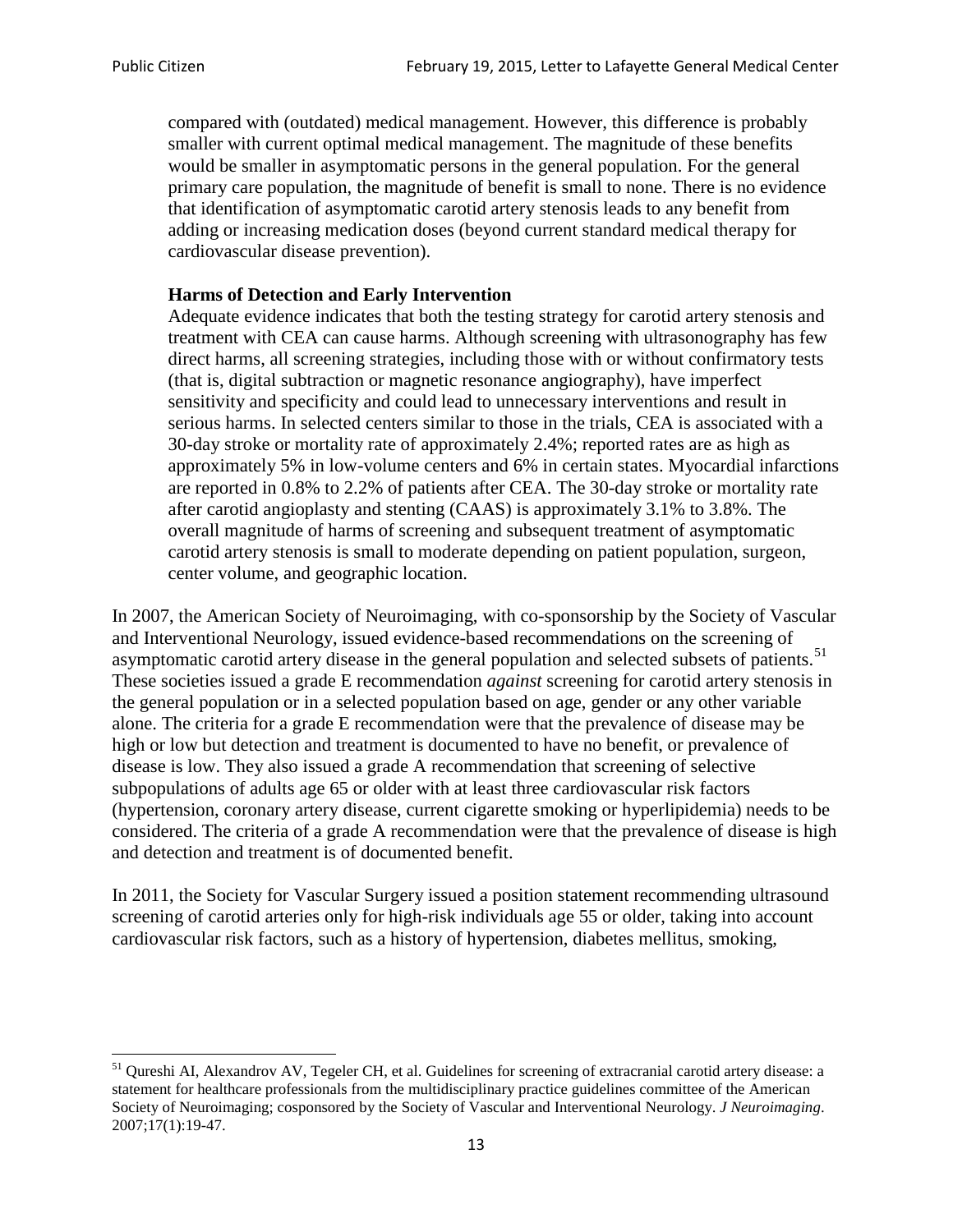hypercholesterolemia, or known cardiovascular disease.<sup>[52](#page-13-0)</sup> The position statement provided little substantive evidence to support this recommendation.

Thus, screening for carotid artery stenosis with ultrasound in the general, asymptomatic population has *not* been shown to significantly improve clinical outcomes, and numerous medical professional organizations strongly recommend against such screening.

## **C. Abdominal Aortic Aneurysm Ultrasound:**

The Life Line Screening online promotional materials state:<sup>[53](#page-13-1)</sup>

An Abdominal Aortic Aneurysm (AAA), a specific kind of aneurysm, is a condition in which the lining of the blood vessel called the aorta is enlarged within the abdomen. Abdominal aortic aneurysms pose a threat because they are usually silent until a medical emergency occurs.

The abdominal aorta is the largest blood vessel in the body and the main artery that originates in the heart. As the lining weakens from age and other risk factors, the vessel wall thins and expands. …

Screening for Aortic Aneurysms

• A painless, non-invasive procedure, an abdominal aortic aneurysm screening requires you to lie on your back while a technician uses ultrasound to take images and measurements of your abdominal aorta. …

Who should have an aortic aneurysm screening?

• Anyone with risk factors

How often should I get an aortic aneurysm screening?

• Annually

By definition, an AAA is present when aortic diameter equals or exceeds 3.0 cm (slightly more than one inch).<sup>[54](#page-13-2)</sup> Most people who have an AAA show no signs or symptoms until it ruptures. The strongest risk factor for *rupture* of an AAA is the aortic diameter.<sup>[55](#page-13-3)</sup> Thus, risk of AAA rupture rises with increasing size of the aneurysm. AAAs with a diameter between 3.0 and 3.9

<span id="page-13-0"></span><sup>&</sup>lt;sup>52</sup> Society for Vascular Surgery. SVS position statement on vascular screenings. January 2011. http://www.vascularweb.org/about/positionstatements/Pages/svs-position-statement-on-vascular-screening.aspx.<br>Accessed January 14, 2015.

<span id="page-13-1"></span>Accessed January 14, 2015.<br>
Sa Life Line Screening. Abdominal aortic aneurysm screening. http://www.lifelinescreening.com/What-We-<br>
Do/What-We-Screen-For/Abdominal-Aortic-Aneurysms. Accessed January 9, 2015.

<span id="page-13-2"></span> $\frac{54}{9}$  Fleming C, Whitlock EP, Beil TL, Lederle FA. Screening for abdominal aortic aneurysm: A best-evidence systematic review for the U.S. Preventive Services Task Force. *Ann Intern Med.* 2005;142(3):203-211.<br><sup>55</sup> Lederle FA, Johnson GR, Wilson SE, et al. Rupture rate of large abdominal aortic aneurysms in patients refusing

<span id="page-13-3"></span>or unfit for elective repair. *JAMA*. 2002;287(22):2968-2972.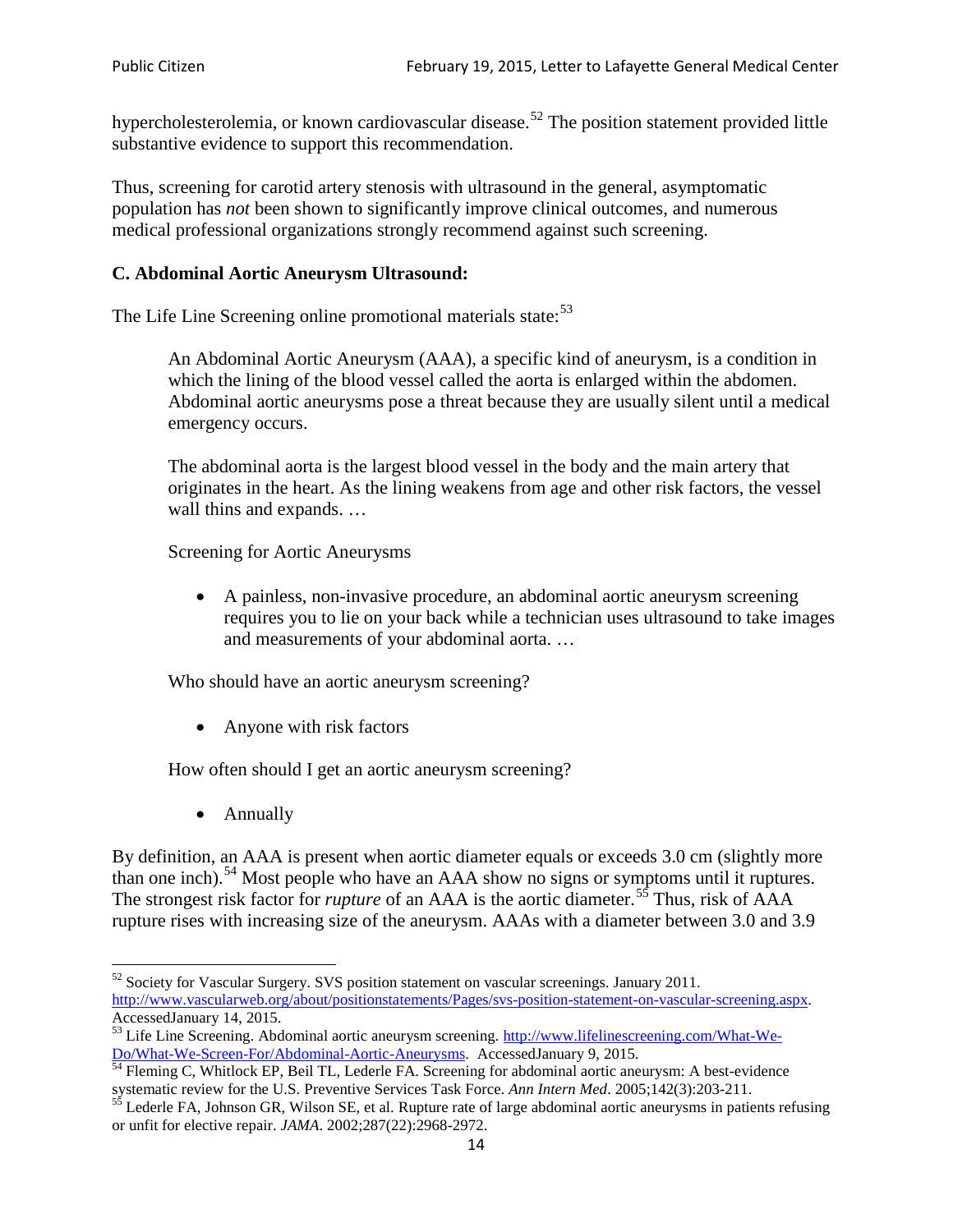cm have an essentially 0 percent annual rupture risk; those with between 4.0 and 4.9 cm have a 1 percent risk; and those between 5.0 and 5.9 cm have a 11 percent annual rupture risk.<sup>[56](#page-14-0)</sup>

In a study of an unselected general population in the U.K., the prevalence of AAA was six times greater in men than women for all age groups.<sup>[57](#page-14-1)</sup> For men not screened for  $AAA$ , almost all deaths from ruptured AAAs occurred after age 65, with more than half occurring before age 80.<sup>[58](#page-14-2)</sup> For women not screened for AAA, the majority of AAA-related deaths occurred after age 80.<sup>[59](#page-14-3)</sup>

Several major medical professional organizations affirmatively recommend one-time ultrasound screening for AAAs *only in certain high-risk individuals* given the epidemiology of AAAs described above, and we are not aware of any major medical professional organization that endorses indiscriminate ultrasound screening for AAAs in low-risk, asymptomatic individuals.

In 2005, the USPSTF issued the following evidence-based recommendations for AAA screening: $60$ 

(1) A grade B recommendation for one-time screening for AAA by ultrasonography in men age 65 to 75 who have ever smoked. In making this a grade [B recommendation,](http://www.uspreventiveservicestaskforce.org/uspstf/gradespre.htm#brec) the USPSTF offered the following rationale:

> The USPSTF found good evidence that screening for AAA and surgical repair of large AAAs ( $\geq$ 5.5 cm) in men age 65 to 75 years who have ever smoked (current and former smokers) leads to decreased AAA-specific mortality. There is good evidence that abdominal ultrasonography, performed in a setting with adequate quality assurance (that is, in an accredited facility with credentialed technologists), is an accurate screening test for AAA. There is also good evidence of important harms of screening and early treatment, including an increased number of surgeries with associated clinically significant morbidity and mortality, and short-term psychological harms. On the basis of the moderate magnitude of net benefit, the USPSTF concluded that the benefits of screening for AAA in men age 65 to 75 years who have ever smoked outweigh the harms.

(2) No recommendation for or against screening for AAA in men age 65 to 75 who have *never* smoked. In making this grade C recommendation, the USPSTF offered the following rationale:

> The USPSTF found good evidence that screening for AAA in men age 65 to 75 years who have never smoked leads to decreased AAA-specific mortality. There is, however, a lower prevalence of large AAAs in men who have never smoked

<span id="page-14-0"></span><sup>&</sup>lt;sup>56</sup> LeFevre ML on behalf of the U.S. Preventive Services Task Force. Screening for abdominal aortic aneurysm: U.S. Preventive Services Task Force recommendation statement. *Ann Intern Med*. Online June 24, 2014. doi:

<span id="page-14-1"></span><sup>10.7326/</sup>M14-1204.<br> $57$  Scott RA, Bridgewater SG, Ashton HA. Randomized clinical trial of screening for abdominal aortic aneurysm in women. *Br J Surg.* 2002;89(3):283-285.

<span id="page-14-4"></span><span id="page-14-3"></span>

<span id="page-14-2"></span><sup>&</sup>lt;sup>58</sup> *Ibid.*<br><sup>59</sup> *Ibid.* 2002;<br><sup>60</sup> U.S. Preventive Services Task Force. Screening for abdominal aortic aneurysm: Recommendation statement. *Ann Intern Med*. 2005;142(3):198-202.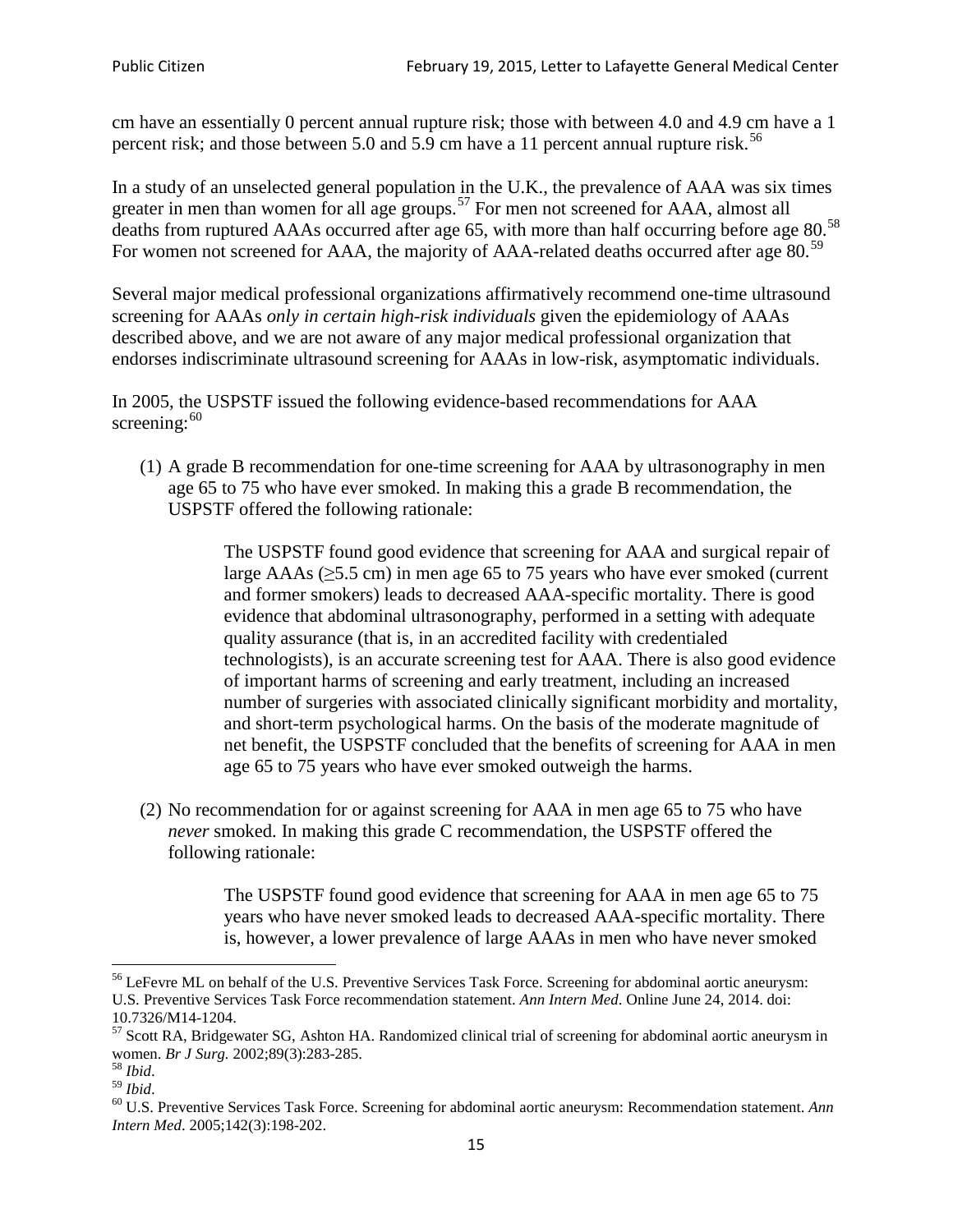compared with men who have ever smoked; thus, the potential benefit from screening men who have never smoked is small. There is good evidence that screening and early treatment lead to important harms, including an increased number of surgeries with associated clinically significant morbidity and mortality, and short-term psychological harms. The USPSTF concluded that the balance between the benefits and harms of screening for AAA is too close to make a general recommendation in this population.

(3) A grade D recommendation *against* routine screening for AAA in women. In making this a grade D recommendation, the USPSTF offered the following rationale:

> Because of the low prevalence of large AAAs in women, the number of AAArelated deaths that can be prevented by screening this population is small. There is good evidence that screening and early treatment result in important harms, including an increased number of surgeries with associated morbidity and mortality, and psychological harms. The USPSTF concluded that the harms of screening women for AAA therefore outweigh the benefits.

In June 2014, the USPSTF issued a revised recommendation statement, based on an updated review of the available evidence published between January 2004 and January 2013.<sup>[61](#page-15-0)</sup> The updated recommendations differ slightly from the 2005 recommendations and include the following: $62$ 

(1) A grade B recommendation for one-time screening for AAA with ultrasonography in men ages 65 to 75 who have ever smoked (no change from 2005). The USPSTF provided the following updated rationale for this unchanged recommendation:

> Four large, population-based, randomized, controlled trials (RCTs) show that invitation to 1-time screening for AAA is associated with reduced AAA-specific mortality in men. This benefit begins 3 years after testing and persists up to 15 years. In addition, risk reduction for AAA rupture and emergency surgery persists up to 10 to 13 years.

> In the 2 highest-quality trials, the relative reduction in AAA-specific mortality after 13 years was 42% to 66%. In the largest trial, where prevalence of AAA was approximately 5% in the screened group, screening was associated with an absolute risk reduction in death of 1.4 per 1000 men.

Abdominal aortic aneurysms are most prevalent in men who have ever smoked, occurring in approximately 6% to 7% of this population. This prevalence increases the importance of screening in these men because it maximizes the absolute benefit that could be achieved (that is, it improves the likelihood that

<span id="page-15-0"></span><sup>61</sup> Guirguis-Blake JM, Beil TL, Senger CA Whitlock EP. Ultrasonography screening for abdominal aortic aneurysms: A systematic review for the U.S. Preventive Services Task Force. *Ann Intern Med*. 2014;160(5):321- 329.

<span id="page-15-1"></span> $62$  LeFevre ML on behalf of the U.S. Preventive Services Task Force. Screening for abdominal aortic aneurysm: U.S. Preventive Services Task Force recommendation statement. *Ann Intern Med*. 2014;161(4):281-290..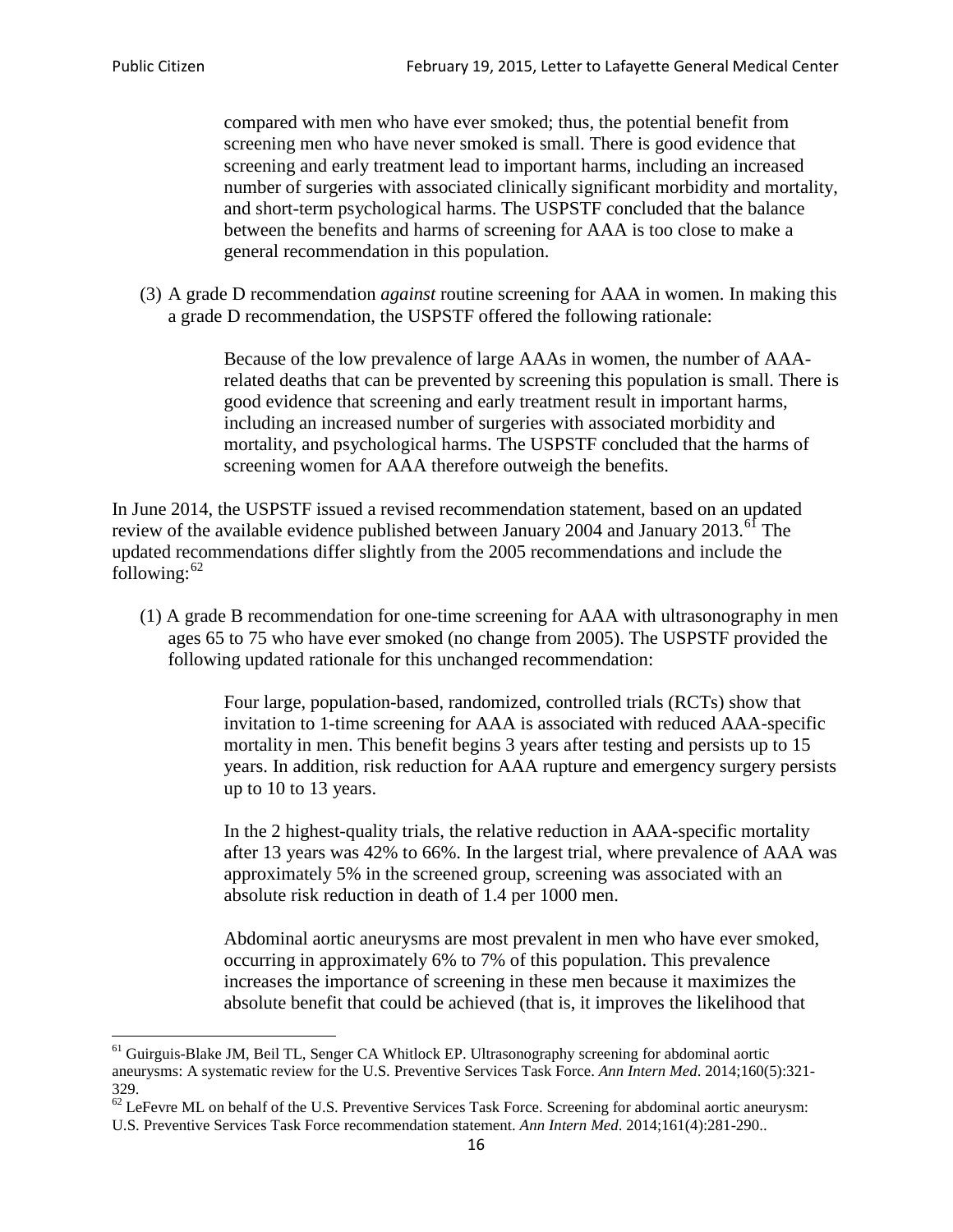men in this group will benefit from screening). Convincing evidence shows that 1-time screening with ultrasonography results in a moderate benefit in men aged 65 to 75 years who have ever smoked.

The USPSTF concluded with high certainty that screening for AAA with ultrasonography in men ages 65 to 75 who have ever smoked has a moderate net benefit.

(2) A grade C recommendation that clinicians *selectively* offer screening for AAA in men ages 65 to 75 who have never smoked rather than routinely screening all men in this group. Evidence indicates that the net benefit of screening all men ages 65 to 75 years who have never smoked is small. In determining whether this service is appropriate in individual cases, patients and clinicians should consider the balance of benefits and harms on the basis of evidence relevant to the patient's medical history, family history, other risk factors, and personal values. The USPSTF offered the following rationale for this new recommendation:

> Screening men overall reduces AAA-specific death, rupture, and emergency surgery. However, the lower prevalence of AAA in men who have never smoked (approximately 2%) substantially reduces the absolute benefit (that is, it greatly lowers the probability that men in this group will benefit from screening). Adequate evidence shows that 1-time screening for AAA with ultrasonography results in a small benefit in men aged 65 to 75 years who have never smoked.

The USPSTF also suggested the following clinical considerations with respect to this new recommendation:

Despite the demonstrated benefits of screening for AAA in men overall, the lower prevalence of AAA in male never-smokers versus male ever-smokers suggests that clinicians should consider a patient's risk factors and the potential for harm before screening for AAA rather than routinely offering screening to all male never-smokers. Important risk factors for AAA include older age and a firstdegree relative with an AAA; other risk factors include a history of other vascular aneurysms, coronary artery disease, cerebrovascular disease, atherosclerosis, hypercholesterolemia, obesity, and hypertension. Factors associated with a reduced risk for AAA include African American race, Hispanic ethnicity, and diabetes.

(3) An I statement concluding that the current evidence is insufficient to assess the balance of benefits and harms of screening for AAA in women ages 65 to 75 who have ever smoked. (An I statement means the USPSTF concludes that the current evidence is insufficient to assess the balance of benefits and harms of the service. Evidence may be lacking, of poor quality, or conflicting, and the balance of benefits and harms cannot be determined.) The USPSTF offered the following rationale for this draft statement:

> *Potential Preventable Burden.* A screening study in Sweden found that the prevalence of AAA in women aged 70 years was low (0.8%) for ever-smokers but increased to 2.0% for current smokers. A meta-analysis of individual-patient data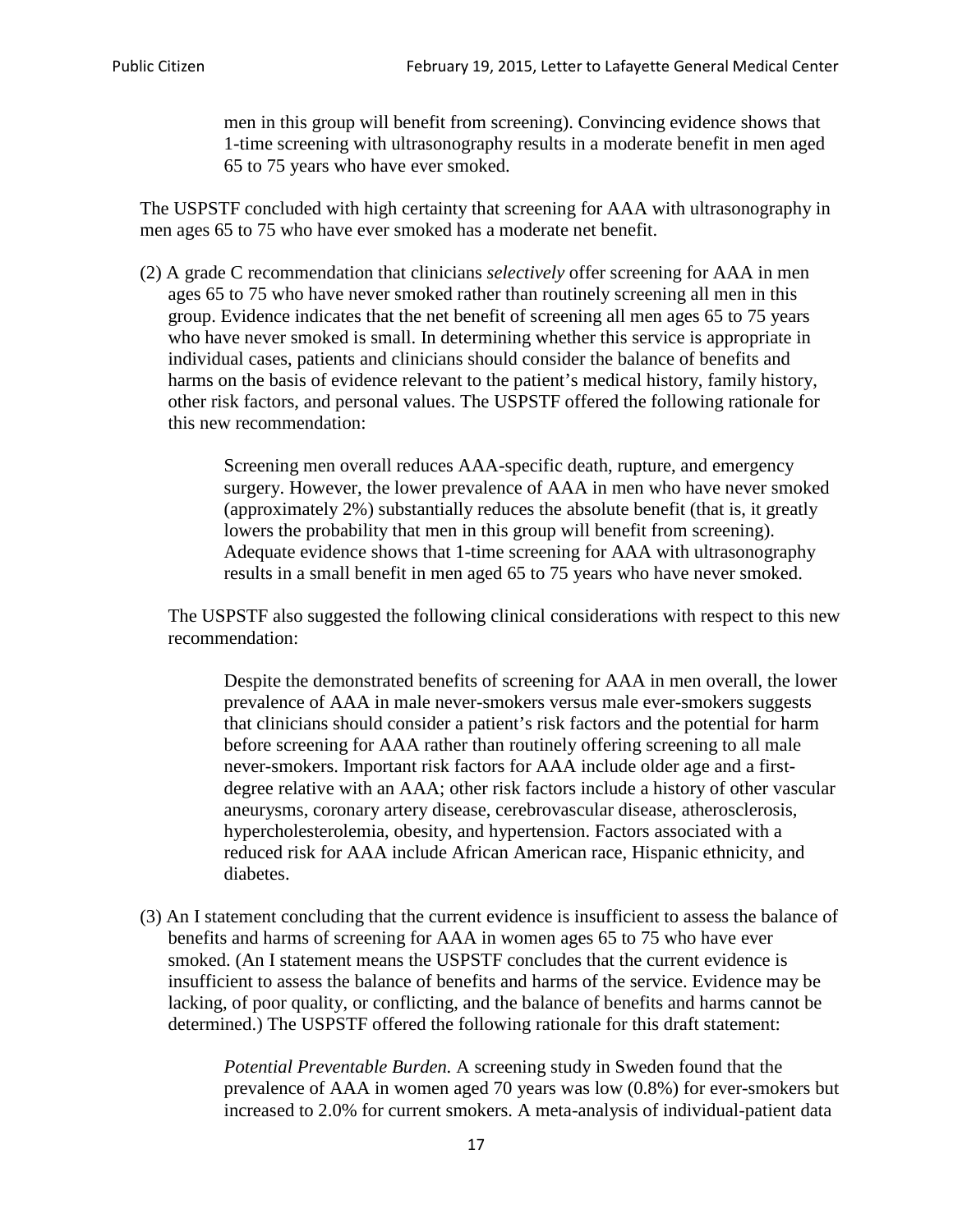found that women have a higher risk than men for AAA rupture at the same diameter (hazard ratio [HR], 3.76 [95% CI, 2.58 to 5.47]). However, AAAassociated deaths occur at an older age in women (at a time of increased competing causes of death and a declining benefit–risk ratio for operative interventions), with 70% of deaths occurring after age 80 years in women compared with fewer than 50% in men. In the only screening RCT that included women, most screen-detected AAAs in women were small (3.0 to 3.9 cm) and AAA-specific mortality was low in screened and unscreened women (<0.2%) after 10 years.

*Potential Harms.* Four RCTs (primarily done in men) showed that screening for AAA doubled the rate of AAA-associated surgeries, largely driven by an increase in elective surgeries. Most screen-detected AAAs were below the 5.5-cm threshold for immediate repair. This finding generally results in long-term or lifelong surveillance and is probably associated with some amount of overtreatment, although the magnitude of this burden is difficult to quantify.

Most screening trials reported an associated decrease in emergency AAA repairs and a reduced 30-day mortality rate associated with emergency surgery in populations invited to screen, although mortality associated with elective surgery was not reduced. Operative mortality associated with AAAs is higher in women than in men (7% vs. 5% for open repair and 2% vs. 1% for endovascular repair, respectively).

*Costs.* In addition to the cost of ultrasonography screening (approximately \$100), the estimated potential associated cost of elective surgery to repair a screendetected AAA ranges from \$37 000 to \$43 000. Potential opportunity costs also may arise, because screening may take the place of other preventive activities that may be more beneficial to the patient.

*Current Practice.* Screening for AAA is provided as part of the "welcome-to-Medicare visit" for women who have a family history of AAA. However, the evidence is insufficient to accurately characterize current practice patterns related to screening for AAA in women.

A retrospective analysis from 2000 to 2010 used the National Inpatient Sample, a database that has a stratified 20% random sample of all nonfederal inpatient hospital admissions in the United States. This analysis found that women are more likely than men to have open surgery versus endovascular aneurysm repair (EVAR) for unruptured AAA (24% vs. 17%, respectively), potentially because of issues with access to the iliac artery (that is, smaller artery size) that may preclude endovascular management.

A retrospective review of 4026 AAA repairs in the Vascular Study Group of New England database (a voluntary registry from 30 academic and community hospitals in the 6 New England states) reported that women were more likely than men to have open surgery versus EVAR and to be older and have smaller aortic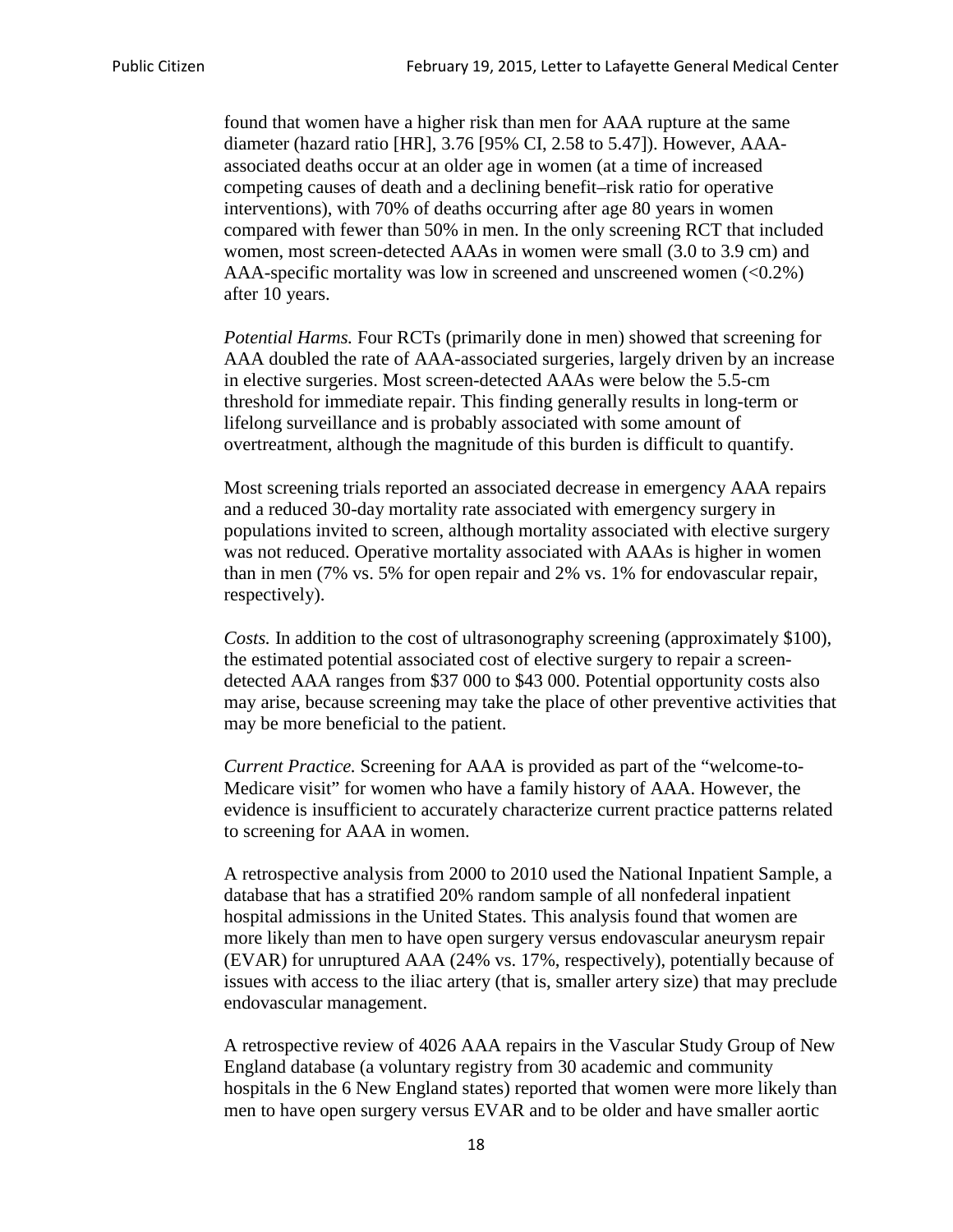diameters at the time of repair. Postoperative complications were higher in women than in men after elective EVAR or open repair, including emergency reoperations, dysrhythmias, leg ischemia or emboli, bowel ischemia, or need for discharge to another medical facility rather than home.

(4) A grade D recommendation *against* routine screening for AAA in women who have never smoked. The USPSTF offered the following rationale for this draft updated recommendation:

> The prevalence of AAA in women who have never smoked is low (0.03% to 0.60% in women aged 50 to 79 years). The evidence also shows no apparent benefit of screening for AAA in women. The USPSTF therefore concludes that adequate evidence shows that the absolute benefit of 1-time screening for AAA with ultrasonography in women who have never smoked can effectively be bounded at none or almost none.

In discussing the harms of detection and early treatment of AAAs, the USPSTF noted the following: $63$ 

In the available trials, groups invited to screening were approximately twice as likely as control groups to have any AAA surgery within 3 to 5 years, predominantly driven by an increase in elective surgeries. More than 90% of AAAs identified by screening were below the 5.5-cm threshold for immediate repair. Detecting smaller AAAs generally leads to long-term (potentially lifelong) surveillance.

A person's risk for death related to elective surgery for AAA is lower than that for death related to emergency surgery for rupture. However, the increase in the overall rates of detection and surgery in the screening groups still potentially represents a harm. A proportion of AAAs will never rupture because they do not advance or because a person dies of a competing cause.

The exact extent of overdiagnosis and overtreatment is difficult to estimate. One study from Massachusetts General Hospital reviewed 24 000 consecutive autopsies between 1952 and 1975 and found that 75% of the 473 patients who died with an undetected or unoperated AAA had a cause of death not related to the AAA (41% were >5.1 cm in diameter). Given that even elective treatment is associated with some risk for perioperative mortality, overtreatment is an important issue to consider when deciding whether to screen for this condition....

Convincing evidence shows that the harms associated with 1-time screening for AAA with ultrasonography are at least small in all populations and potentially higher in women because of their higher risk for operative mortality.

In 2011, the Society for Vascular Surgery issued a position statement on vascular screening recommending a one-time ultrasound screening for AAA for all men age 65 or older and

<span id="page-18-0"></span><sup>63</sup> *Ibid*.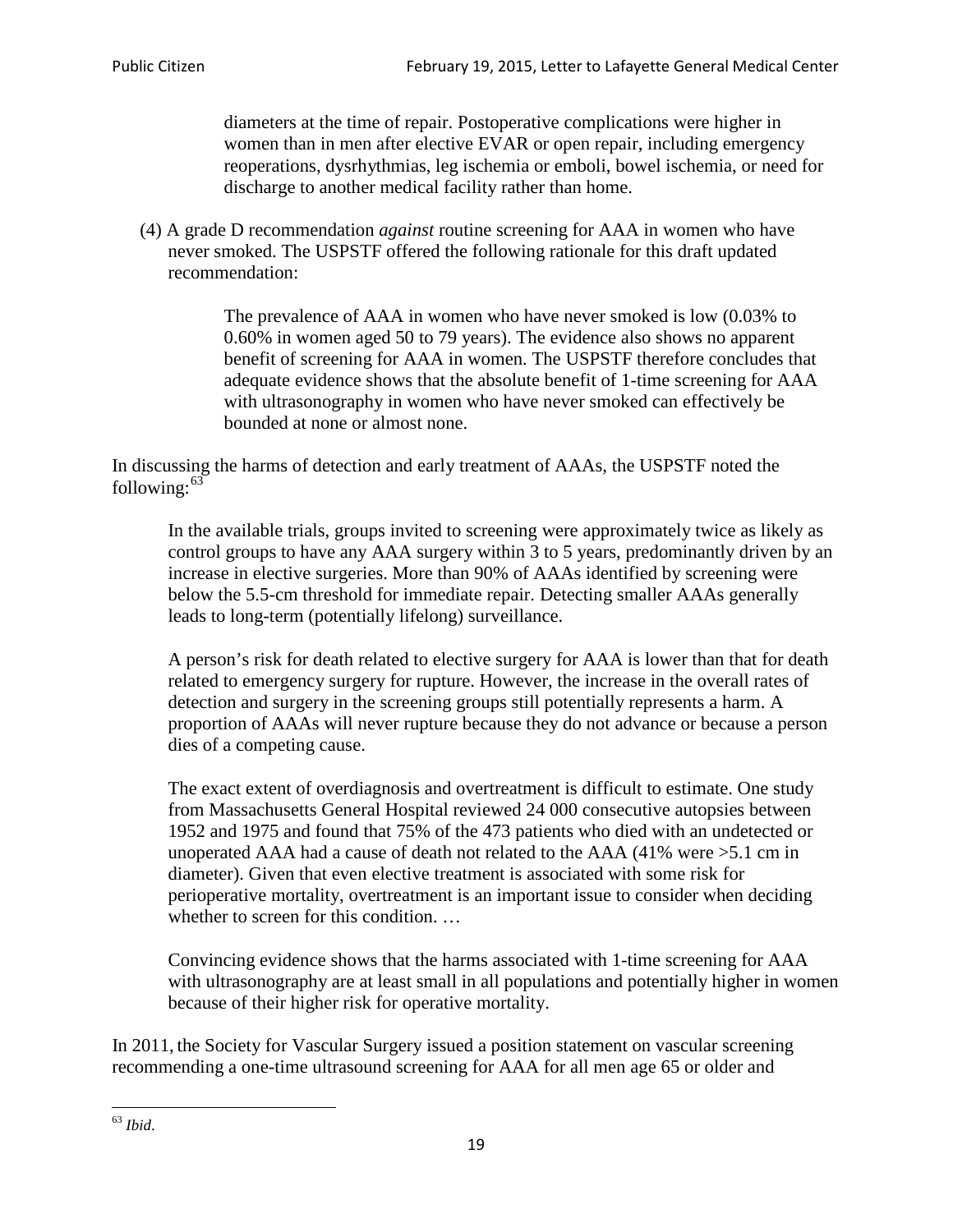screening men as early as age 55 who have a family history of AAA.<sup>[64](#page-19-0)</sup> The society also recommended one-time ultrasound screening for AAA for all women age 65 or older who have a family history of AAA or have smoked.

In 2012, the ACCF, American College of Radiology, American Institute of Ultrasound in Medicine, American Society of Echocardiography, American Society of Nephrology, Intersocietal Commission for the Accreditation of Vascular Laboratories, Society for Cardiovascular Angiography and Interventions, Society of Cardiovascular Computed Tomography, Society for Interventional Radiology, Society for Vascular Medicine, and Society for Vascular Surgery jointly issued evidence-based appropriate use criteria for noninvasive vascular testing (ultrasound and physiological testing) for a variety of possible indications.<sup>[65](#page-19-1)</sup> For each indication, these organizations classified the use of noninvasive vascular testing into one of the following three categories:

- **Appropriate:** The test is one in which the expected incremental information, combined with clinical judgment, exceeds the expected negative consequences — including the risks of the procedure itself and the downstream impact of poor test performance such as delay in diagnosis (false-negatives) or inappropriate diagnosis (false-positives) — by a sufficiently wide margin for the specific indication that the procedure is generally considered acceptable care and a reasonable approach for the indication.
- **Uncertain:** The test *may* be generally acceptable and *may* be a reasonable approach for the specific indication; uncertainty also implies that more research and/or patient information is needed to classify the indication definitively.
- **Inappropriate:** The test *is not* generally acceptable and *is not* a reasonable approach for the specific indication.

These organizations classify screening for AAA as *inappropriate* for anyone under age 65 with no history of smoking, except as noted below. They also classify such screening as *uncertain* for anyone 65 or older with no history of smoking.

These organizations did classify screening for AAA as *appropriate* for the following subgroups:

- Adults older than age 60 with a first-degree relative with an AAA.
- Adults age 65 or older who are current or former smokers.

In summary, the USPSTF and many other major medical professional organizations recommended against routine screening for AAA, or designate such screening as inappropriate for those individuals who are not at high risk for developing AAA. Screening for AAA in the

<span id="page-19-0"></span><sup>64</sup> Society for Vascular Surgery. SVS Position Statement on Vascular Screenings. January 2011. [http://www.vascularweb.org/about/positionstatements/Pages/svs-position-statement-on-vascular-screening.aspx.](http://www.vascularweb.org/about/positionstatements/Pages/svs-position-statement-on-vascular-screening.aspx) 

<span id="page-19-1"></span>Accessed August 21, 2014.<br><sup>65</sup> Mohler ER, Gornik HL, Gerhard-Herman M, et al. ACCF/ACR/AIUM/ASE/ASN/ICAVL/SCAI/SCCT/SIR/ SVM/SVS 2012 appropriate use criteria for peripheral vascular ultrasound and physiological testing part I: Arterial ultrasound and physiological testing*. J Am Coll Cardiol*. 2012;60(3):242-276.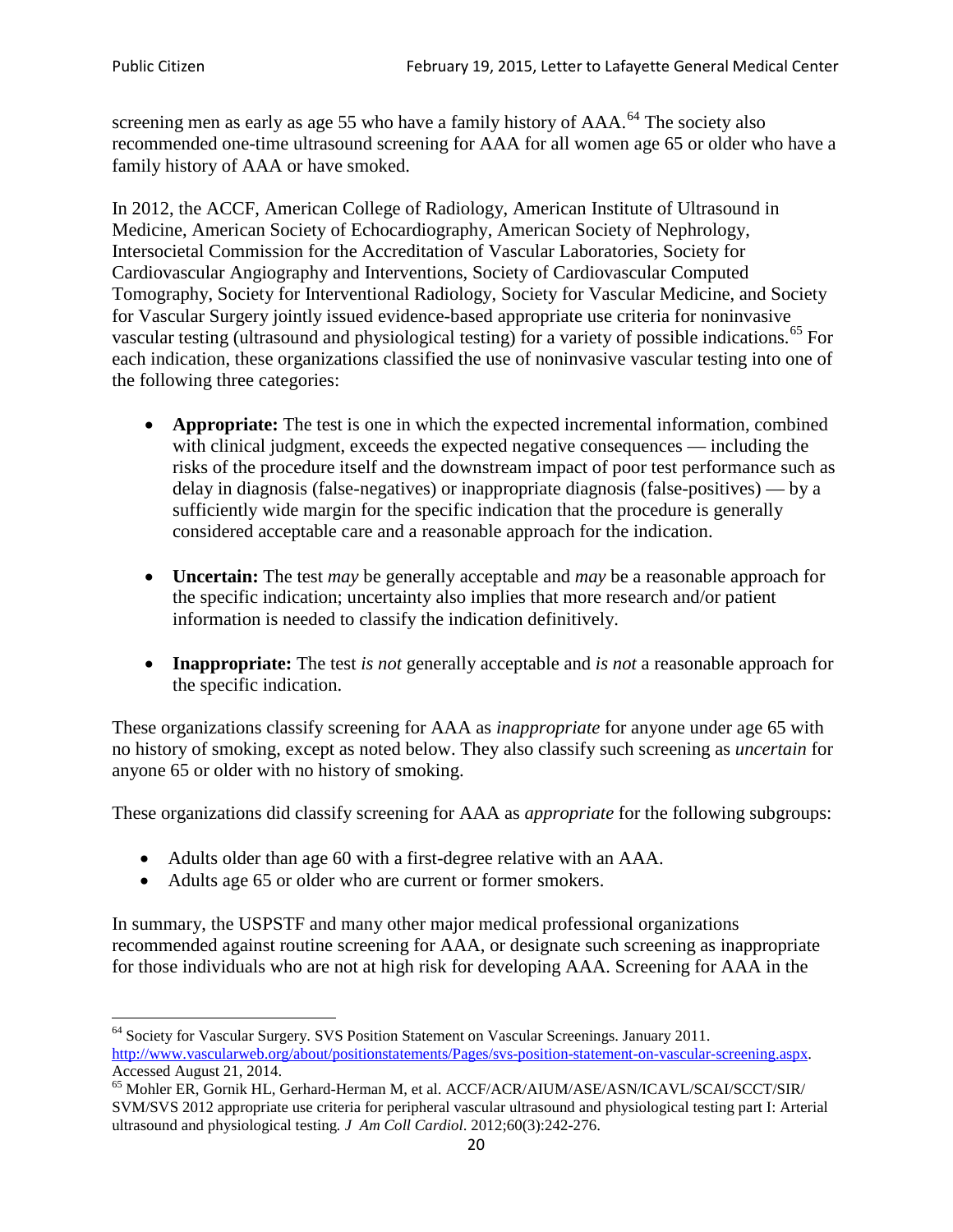general, asymptomatic population has *not* been shown to significantly improve clinical outcome and is likely to do more harm than good.

## **D. Peripheral Arterial Disease Test:**

The Life Line Screening online promotional materials state:<sup>[66](#page-20-0)</sup>

Peripheral Arterial Disease (PAD), more commonly known as hardening of the arteries, affects about eight million Americans. It is a condition in which the large and mediumsized arteries supplying blood to the legs become narrow or clogged, constricting the flow of blood. PAD is caused by atherosclerosis, a gradual process in which cholesterol and scar tissue build up, forming a substance called plaque that clogs the artery. PAD not only causes pain and disability, it also is associated with a much higher risk of heart disease. …

Peripheral Arterial Disease Screening

o A quick, easy and non-invasive procedure, PAD screening is done by using the ankle-brachial index (ABI). After removing your socks and shoes, you will have pressure cuffs placed around your upper arms and ankles. A small ultrasound device will then measure the systolic blood pressure in your limbs. …

Who should have a peripheral arterial disease screening?

• Anyone with risk factors

How often should I get a peripheral arterial disease screening?

• Annually

In 2012, the ACCF, American College of Radiology, American Institute of Ultrasound in Medicine, American Society of Echocardiography, American Society of Nephrology, Intersocietal Commission for the Accreditation of Vascular Laboratories, Society for Cardiovascular Angiography and Interventions, Society of Cardiovascular Computed Tomography, Society for Interventional Radiology, Society for Vascular Medicine, and Society for Vascular Surgery jointly issued evidence-based appropriate use criteria for noninvasive vascular testing (ultrasound and physiological testing) for a variety of possible indications. These appropriate use criteria identify the following as the only appropriate indications for lower extremity artery testing with ABI: patients with diminished pulses, femoral bruit, age greater than 50 with diabetes or smoking, or age greater than 70, which is consistent with ACC/AHA PAD guidelines. The evaluation with ABI for those younger than 50 and those with diabetes was classified as uncertain.<sup>[67](#page-20-1)</sup>

<span id="page-20-0"></span><sup>&</sup>lt;sup>66</sup> Life Line Screening. Peripheral arterial disease screening. [http://www.lifelinescreening.com/What-We-Do/What-](http://www.lifelinescreening.com/What-We-Do/What-We-Screen-For/Peripheral-Arterial-Disease)

<span id="page-20-1"></span>[We-Screen-For/Peripheral-Arterial-Disease.](http://www.lifelinescreening.com/What-We-Do/What-We-Screen-For/Peripheral-Arterial-Disease) Accessed January 9, 2015.<br><sup>67</sup> Mohler ER, Gornik HL, Gerhard-Herman M, et al. ACCF/ACR/AIUM/ASE/ASN/ICAVL/SCAI/SCCT/SIR/ SVM/SVS 2012 appropriate use criteria for peripheral vascular ultrasound and physiological testing part I: Arterial ultrasound and physiological testing. *J Am Coll Cardiol*. 2012;60(3):242-276.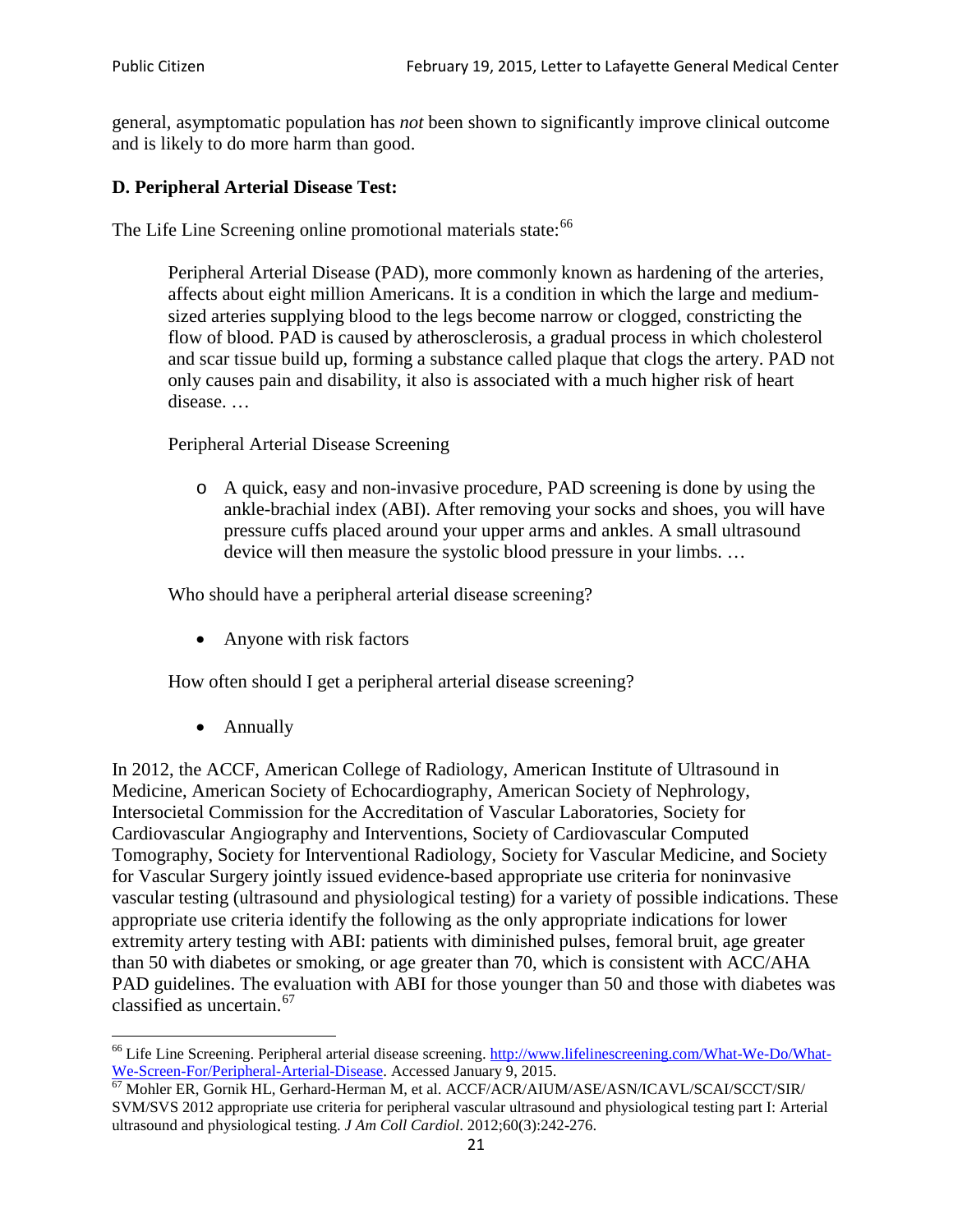In 2013, the USPSTF, based on a systematic review of the scientific literature,<sup>[68](#page-21-0)</sup> issued a grade I statement on ABI testing, concluding that the current evidence is *insufficient* to assess the balance of benefits and harms of screening for peripheral artery disease and cardiovascular disease risk assessment with ABI in adults.<sup>[69](#page-21-1)</sup> In making this statement, the USPSTF noted the following regarding its assessment of the possible benefits and harms of ABI screening:

#### **Benefits of Detection and Early Treatment**

The USPSTF found no evidence that screening for and treatment of PAD in asymptomatic patients leads to clinically important benefits. It also reviewed the potential benefits of adding the ABI to the Framingham Risk Score (FRS) and found evidence that this results in some patient risk reclassification; however, how often the reclassification is appropriate or whether it results in improved clinical outcomes is not known.

Determining the overall benefit of ABI testing requires not only evidence on appropriate risk reclassification but also evidence that this reclassification leads to treatments shown to improve clinical outcomes. One randomized trial found that aspirin did not reduce [cardiovascular disease] events in patients with a low ABI. No studies assessed the effect of lipid-lowering therapy or other cardiovascular risk reduction interventions in patients with asymptomatic PAD and no known diagnosis of [cardiovascular disease] or diabetes. The USPSTF found inadequate evidence that early treatment of screen-detected PAD leads to improvement in clinical outcomes.

#### **Harms of Detection and Early Treatment**

The USPSTF found no studies addressing the magnitude of harms of screening for PAD with the ABI; however, the direct harms to the patient of screening itself, beyond the time needed for the test, are probably minimal. Other harms resulting from testing may include false-positive results, exposure to gadolinium or contrast dye if magnetic resonance angiography (MRA) or computed tomography angiography (CTA) is used to confirm diagnosis, anxiety, labeling, and opportunity costs.

The USPSTF found inadequate evidence on the harms of early treatment of screendetected PAD. One study showed that low-dose aspirin treatment in asymptomatic patients with a low ABI may increase bleeding. Additional harms associated with treatment include use of unnecessary medications (or higher doses) and their resulting adverse effects and discontinuation of medications known to be effective in patients with established coronary artery disease (CAD) if the patient is reclassified to a lower risk category on the basis of a normal ABI.

We are not aware of any major medical professional organization that endorses such screening for peripheral vascular disease with ABI in the general asymptomatic population.

Moreover, treatment benefits for asymptomatic individuals with screen-detected PAD are not well established, and there appear to be no studies that directly assess the impact of screening

<span id="page-21-0"></span><sup>&</sup>lt;sup>68</sup> Lin JS, Olson CM, Johnson ES, Whitlock EP. The ankle-brachial index for peripheral artery disease screening and cardiovascular disease prediction among asymptomatic adults: A systematic evidence review for the U.S. Preventive Services Task Force. *Ann Intern Med.* 2013;159(5):333-341.<br><sup>69</sup> Moyer VA, U.S. Preventive Services Task Force. Screening for peripheral artery disease and cardiovascular

<span id="page-21-1"></span>disease risk assessment with the ankle–brachial index in adults: U.S. Preventive Service Task Force recommendation statement. *Ann Intern Med.* 2013;159(5):342-348.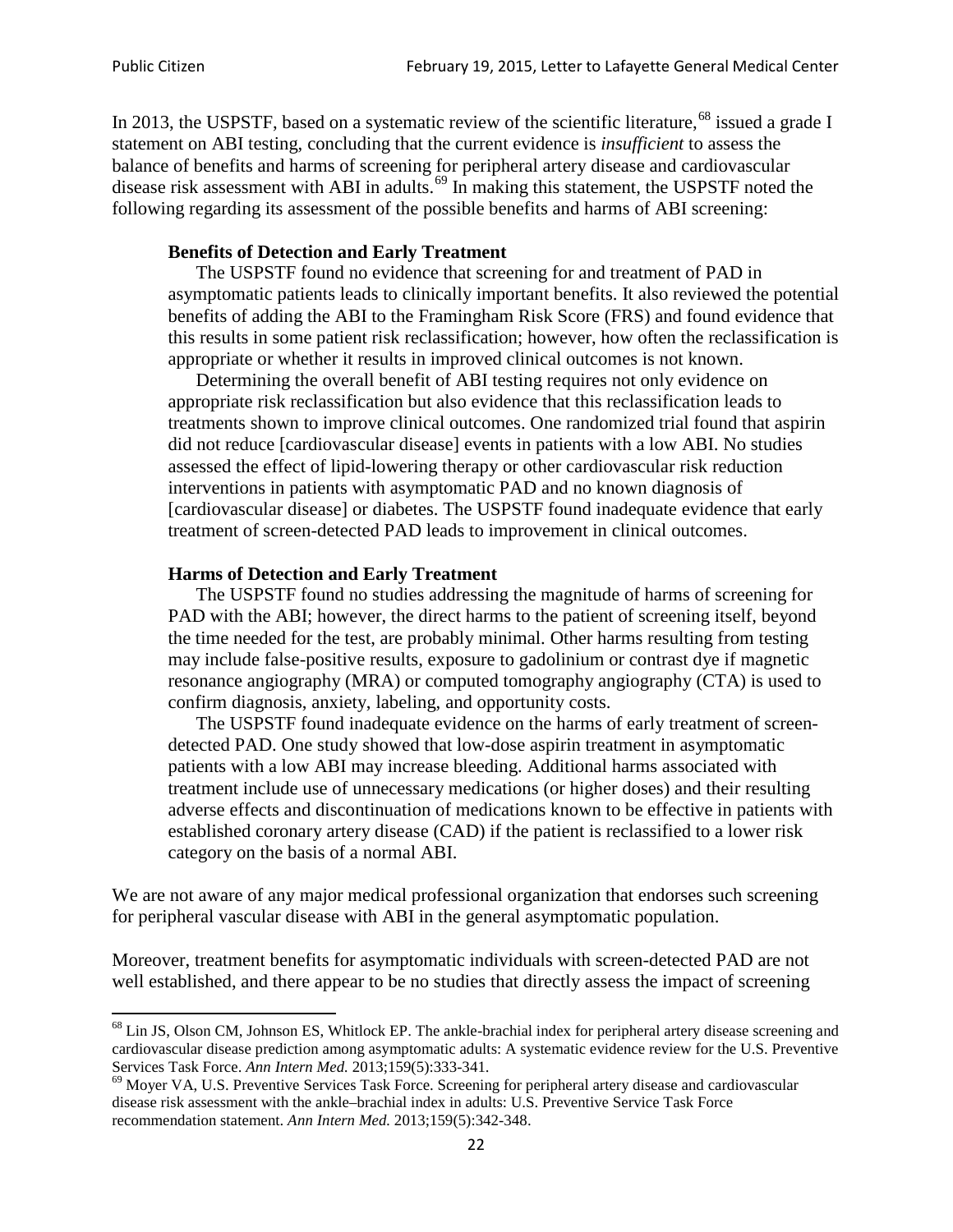unselected adults (or generally asymptomatic adults) with ABI on cardiovascular disease or PAD health outcomes.<sup>[70](#page-22-0)</sup>

## **E. Osteoporosis Screening/Bone Density Test**

The Life Line Screening online promotional materials state: $71$ 

Osteoporosis is a disease in which bone becomes extremely fragile. Bone is a complex living tissue that can be weakened by poor diet and lack of exercise.

As we age, bones begin to break down faster than new bone can be formed. Osteoporosis removes minerals from bones until they become so weak and brittle that they fracture very easily. Actions such as bending to pick up a newspaper, lifting a vacuum, or even coughing can cause a fracture. Some fractures, such as hip fractures, may require hospitalization or major surgery, and may result in disability or even death.

Screening for Osteoporosis

• An easy and painless procedure, an osteoporosis screening requires you to place your foot in an ultrasound device called a bone densitometer. This device then measures the bone mineral density [BMD] of your heel. The heel is measured because its bone is similar to that found in the hip, where fractures most often occur. …

Who should have an Osteoporosis screening?

• Anyone who has the risk factors associated with the disease ...

How often should I get an Osteoporosis screening?

• Annually

Several major medical professional organizations affirmatively recommend screening for osteoporosis in *certain high-risk individuals*, but we are not aware of any major medical professional organization that endorses such screening *annually* for any group of individuals.

In 2008, the American College of Physicians issued the following evidence-based recommendation for osteoporosis screening in men: $^{72}$  $^{72}$  $^{72}$ 

(1) Clinicians should periodically perform individualized assessment of risk factors for osteoporosis in older men (Grade: strong recommendation; moderate-quality evidence).

<span id="page-22-0"></span><sup>70</sup> [Lin JS,](http://www.ncbi.nlm.nih.gov/pubmed?term=Lin%20JS%5BAuthor%5D&cauthor=true&cauthor_uid=24156115) [Olson CM,](http://www.ncbi.nlm.nih.gov/pubmed?term=Olson%20CM%5BAuthor%5D&cauthor=true&cauthor_uid=24156115) [Johnson ES,](http://www.ncbi.nlm.nih.gov/pubmed?term=Johnson%20ES%5BAuthor%5D&cauthor=true&cauthor_uid=24156115) et al. *The Ankle Brachial Index for Peripheral Artery Disease Screening and Cardiovascular Disease Prediction in Asymptomatic Adults: A Systematic Evidence Review for the U.S. Preventive Services Task Force*. Rockville, MD: Agency for Healthcare Research and Quality; 2013.<br>http://www.ncbi.nlm.nih.gov/books/NBK164524. Accessed December 29, 2014.

<span id="page-22-1"></span> $\frac{1}{71}$  Life Line Screening. Osteoporosis screening/bone density test. [http://www.lifelinescreening.com/What-We-](http://www.lifelinescreening.com/What-We-Do/What-We-Screen-For/Osteoporosis)[Do/What-We-Screen-For/Osteoporosis.](http://www.lifelinescreening.com/What-We-Do/What-We-Screen-For/Osteoporosis) Accessed January 9, 2015. <sup>72</sup> Qaseem A, Snow V, Shekelle P, et al. Screening for osteoporosis in men: A clinical practice guideline from the

<span id="page-22-2"></span>American College of Physicians. *Ann Intern Med*. 2008;148(9):680-4.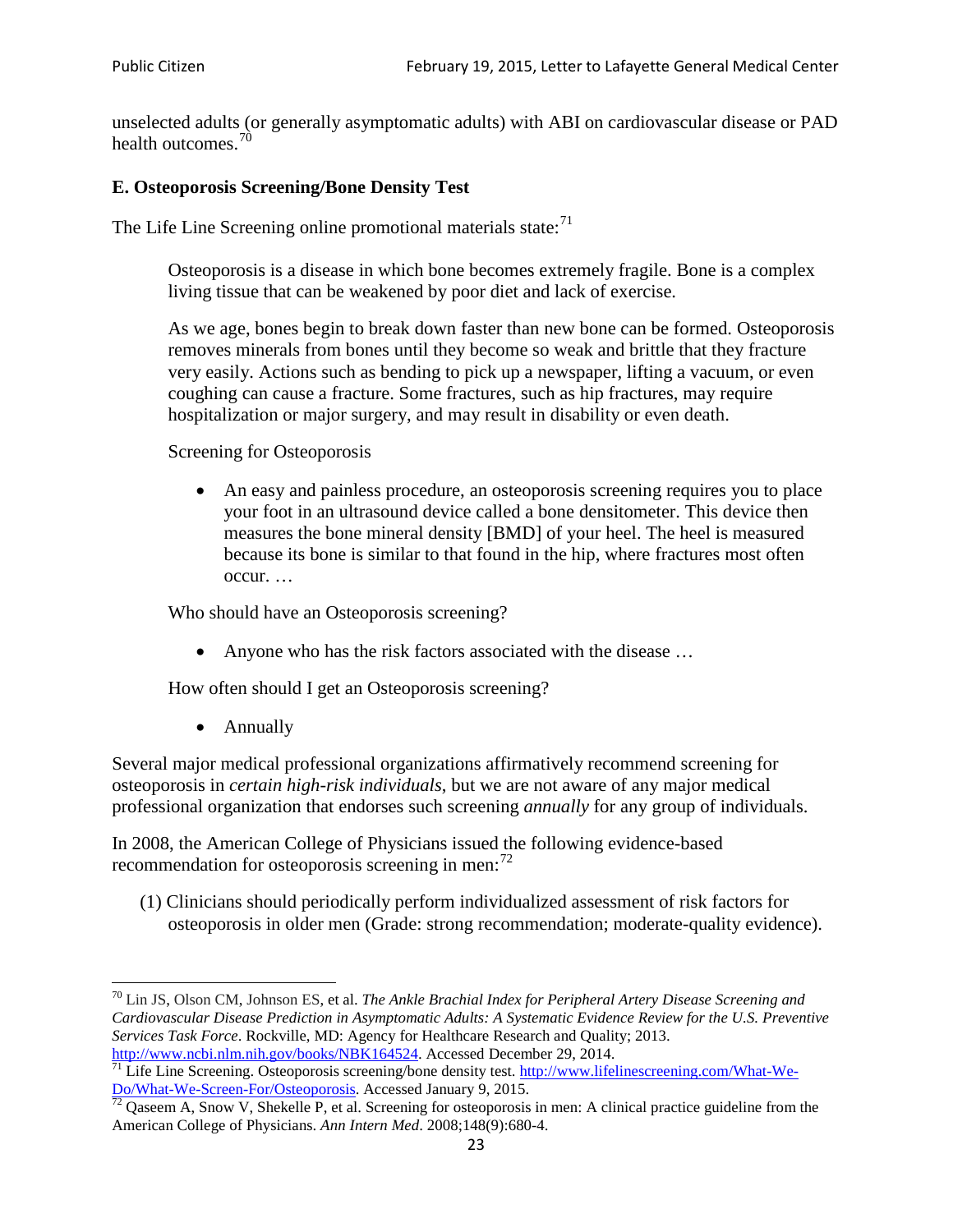A careful assessment of risk for osteoporosis in men is important. The appropriate age to start risk assessment is uncertain. However, by age 65 years, at least 6% of men have DXA [dual-energy X-ray absorptiometry]-determined osteoporosis, therefore, assessment of risk factors before this age is reasonable. Factors that increase the risk for osteoporosis in men include age (>70 years), low body weight (body mass index <20 to 25 kg/m2), weight loss (>10% [compared with the usual young or adult weight or weight loss in recent years]), physical inactivity (participates in no physical activities on a regular basis [walking, climbing stairs, carrying weights, housework, or gardening]), corticosteroid use, androgen deprivation therapy, and previous fragility fracture. Risk assessments should be updated periodically for men who choose not to be screened.

(2) Clinicians should obtain DXA for men who are at increased risk for osteoporosis and are candidates for drug therapy (Grade: strong recommendation; moderate-quality evidence).

Bone density measurement with DXA is the accepted reference standard for diagnosing osteoporosis in men. Men who are at increased risk for osteoporosis are candidates for DXA. Little evidence about alternatives to DXA exists. The 2 most studied methods are quantitative ultrasonography (usually of the calcaneus) and the OST [Osteoporosis Self-Assessment Tool]. Available evidence indicates that neither alternative is sufficiently sensitive or specific at predicting DXA-determined bone mass to be recommended as a substitute for DXA. Although 1 study has demonstrated a strong relationship between calcaneal ultrasonography and subsequent fracture, until treatment trials establish the effectiveness of therapy for osteoporosis diagnosed by ultrasonography rather than DXA, the role of ultrasonography in initiating therapy remains uncertain. No studies have evaluated the optimal intervals for repeated screening by using BMD measurement with DXA.

The evidence review showed that calcaneal ultrasonography predicts DXA-determined osteoporosis only modestly well. However, more important, it was a strong predictor of fracture in men. This may be because ultrasonography identifies other bone properties, such as bone quality, which may not be identified on DXA. Because treatment trials have not measured the effectiveness of therapy for osteoporosis diagnosed by ultrasonography rather than DXA, the role of ultrasonography in diagnosis remains uncertain.

In 2011, the USPSTF issued the following updated evidence-based recommendations for osteoporosis screening:<sup>[73](#page-23-0)</sup>

(1) A grade B recommendation for screening for osteoporosis in women aged 65 years or older and in younger women whose fracture risk is equal to or greater than that of a 65 year-old white woman who has no additional risk factors. In making this a grade B recommendation, the USPSTF offered the following rationale:

> No controlled studies have evaluated the effect of screening for osteoporosis on fracture rates or fracture-related morbidity or mortality.

<span id="page-23-0"></span><sup>&</sup>lt;sup>73</sup> U.S. Preventive Services Task Force. Screening for osteoporosis: U.S. Preventive Services Task Force recommendation statement. *Ann Intern Med*. 2011;154(5):356-364.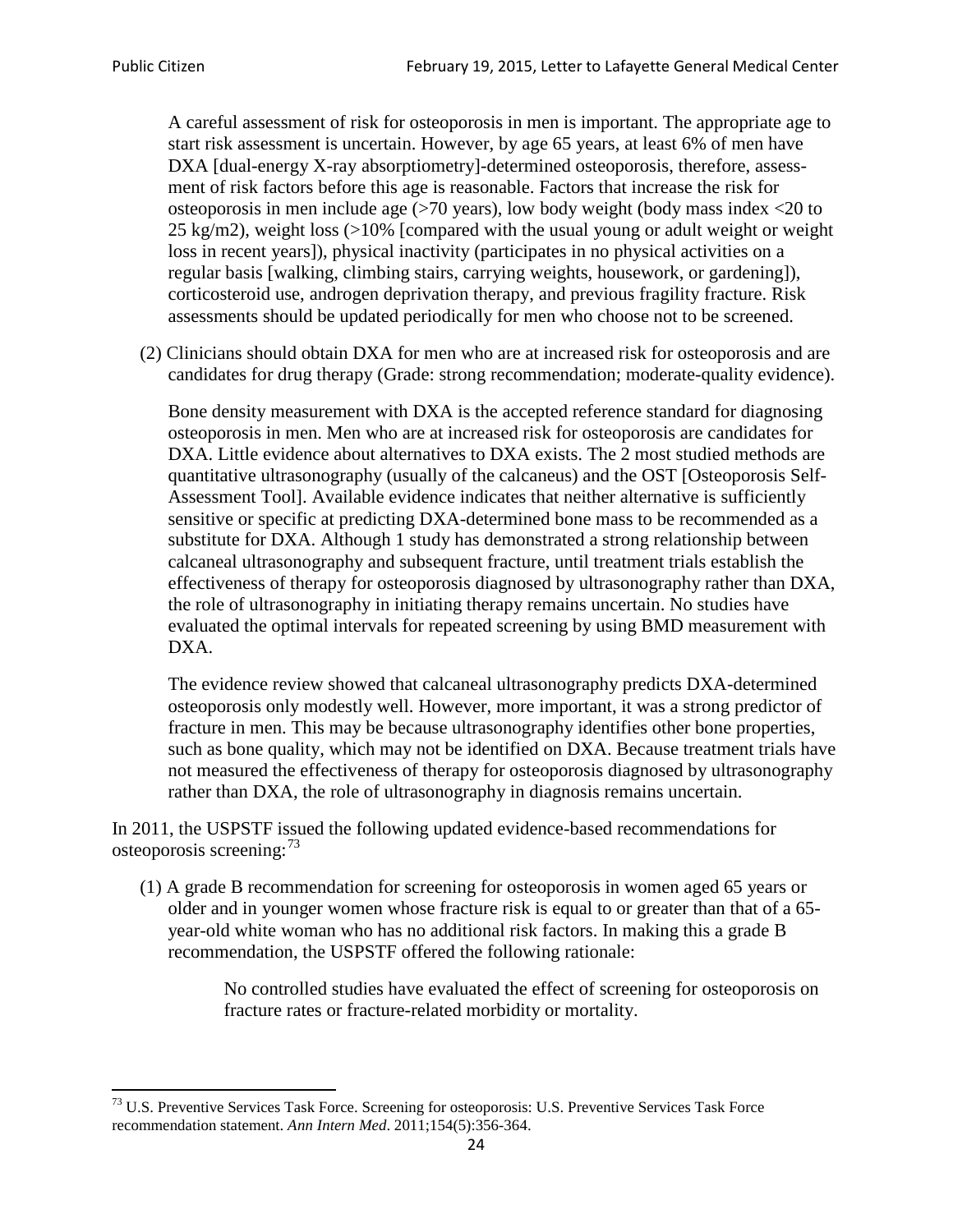In postmenopausal women who have no previous osteoporotic fractures, the USPSTF found convincing evidence that drug therapies reduce the risk for fractures. In women aged 65 years or older and in younger women whose fracture risk is equal to or greater than that of a 65-year-old white woman who has no additional risk factors, the USPSTF judged that the benefit of treating screeningdetected osteoporosis is at least moderate.

(2) An I statement concluding that the current evidence is insufficient to assess the balance of benefits and harms of screening for osteoporosis in men.

> Because of the lack of relevant studies, the USPSTF found inadequate evidence that drug therapies reduce the risk for fractures in men who have no previous osteoporotic fractures. The USPSTF identified the absence of randomized trials of primary fracture prevention in men who have osteoporosis as a critical gap in the evidence.

The USPSTF concludes that for men, evidence of the benefits of screening for osteoporosis is lacking and the balance of benefits and harms cannot be determined.

In discussing how often women should be screened for osteoporosis, the USPSTF noted the following: $74$ 

The potential value of rescreening women whose initial screening test did not detect osteoporosis is to improve fracture risk prediction. Evidence is lacking about optimal intervals for repeated screening and whether repeated screening is necessary in a woman with normal BMD. Because of limitations in the precision of testing, a minimum of 2 years may be needed to reliably measure a change in BMD; however, longer intervals may be necessary to improve fracture risk prediction. A prospective study of 4124 women aged 65 years or older found that neither repeated BMD measurement nor the change in BMD after 8 years was more predictive of subsequent fracture risk than the original measurement.

In 2012, the American College of Obstetricians and Gynecologists (ACOG) issued the following updated evidence-based recommendations on screening women for osteoporosis:<sup>[75](#page-24-1)</sup>

Bone density screening for women should begin at age 65 years. DXA absorptiometry screening can be used selectively for women younger than 65 years if they are postmenopausal and have other significant risk factors for osteoporosis or fracture.

Regarding how often women should be screened for osteoporosis, the ACOG recommended the following: $^{76}$  $^{76}$  $^{76}$ 

(1) In the absence of new risk factors, DXA screening should not be performed more frequently than every 2 years.

<span id="page-24-2"></span><span id="page-24-1"></span><span id="page-24-0"></span><sup>74</sup> *Ibid.* <sup>75</sup> American College of Obstetricians and Gynecologists. Osteoporosis. September 17, 2012. [http://www.guideline.gov/content.aspx?id=38413#Section420.](http://www.guideline.gov/content.aspx?id=38413#Section420) Accessed January 7, 2015.<br><sup>76</sup> *Ibid.*